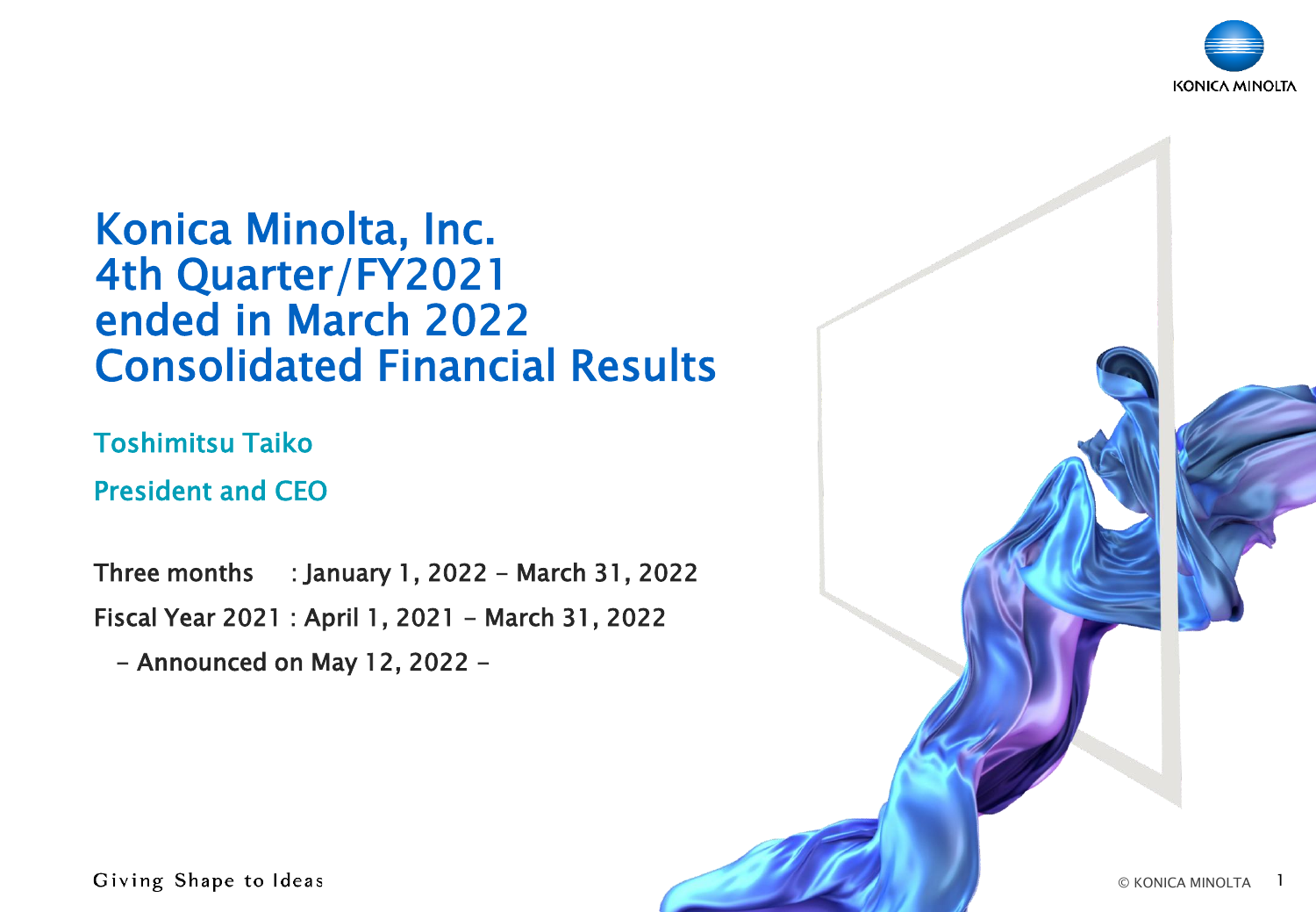

#### Vision

⚫ Under our vision, "Imaging to the People," we will deliver meaningful value to society based on our imaging technologies

#### **Policy**

- ⚫ Further accelerate growth in sensing, materials and components, healthcare (modality), and industrial print, where progress is in line with DX2022 (ongoing)
- ⚫ Improve profitability in the Office and Production Print Business (FY2022-FY2023)
- ⚫ Complete business portfolio transformation (medium term, complete by FY2025)
- Make specific policies to realize the five material issues toward 2030 (long term)

### Basic Approach

- ⚫ Set and implement achievable targets
- ⚫ Prioritize cash flows
- ⚫ Present our life-sized capability and prioritize dialogue with stakeholders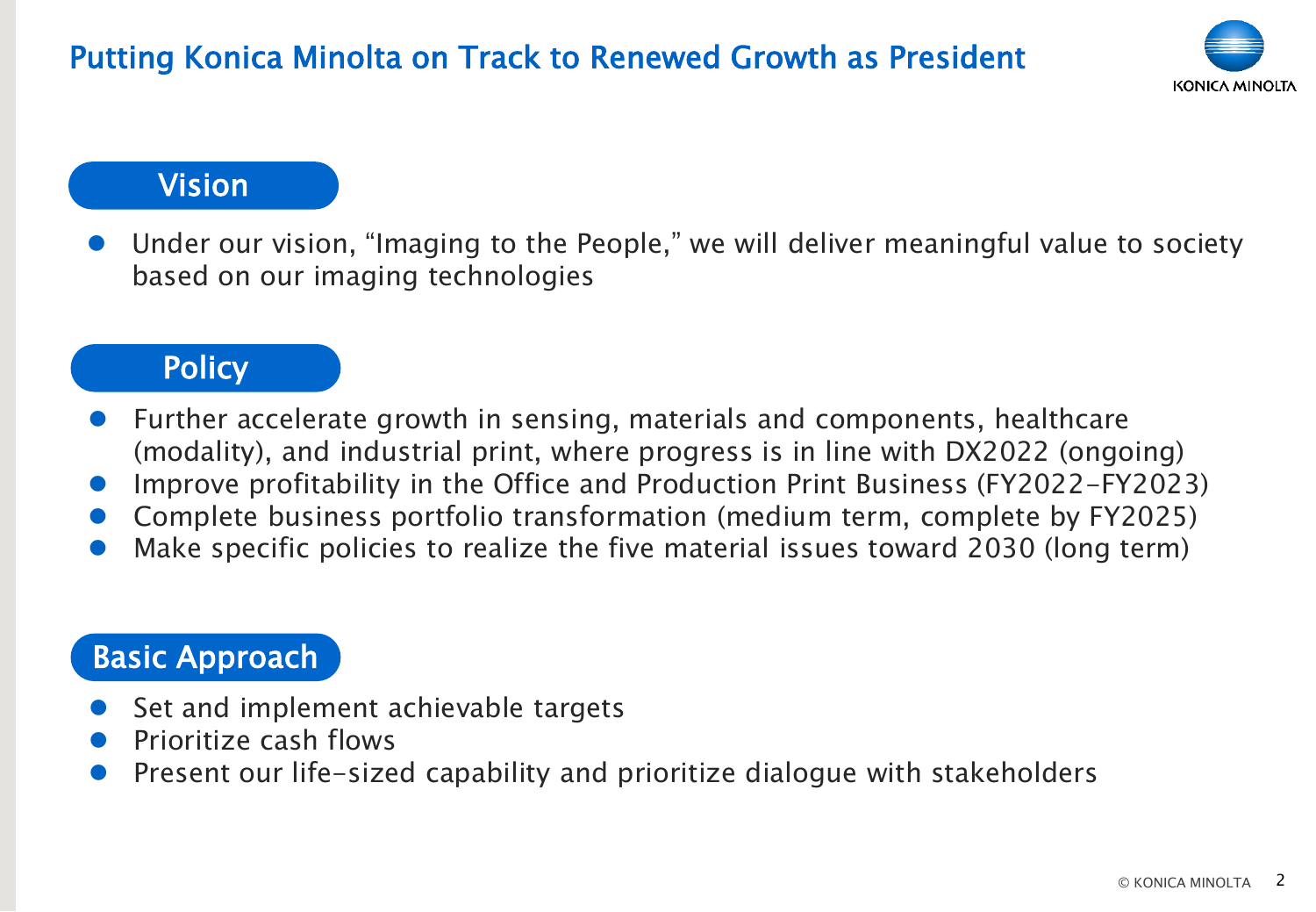# FY2021 Performance Overview FY2022 Earnings Forecast **Summary** and

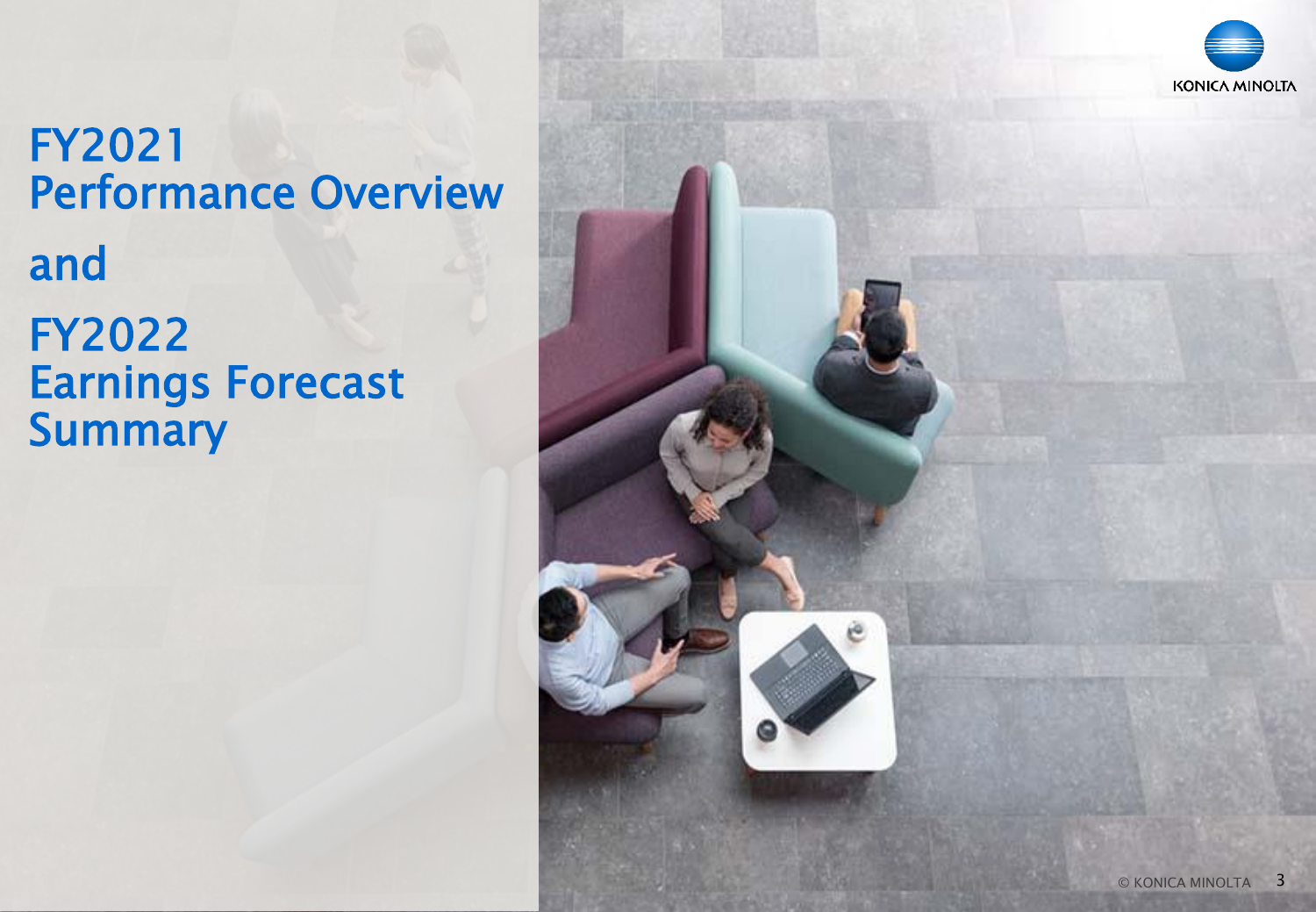# FY2021 Performance | Summary



#### Full-Year Revenue

While demand recovered from the previous year, when the impact of COVID-19 was significant, excluding FOREX, revenue was on par with the previous year owing mainly to the impact of tight semiconductor supply, prolonged logistics transportation periods, accidents at a toner factory, etc.

### Full-Year Operating Profit and Cash Flows

- Despite spike in freight costs and component expenses, the full-year operating loss shrank after excluding impairment loss (¥10.9 billion)
- Generated a profit in Q4 for the first time in three quarters, after excluding impairment losses (¥10.9 billion) and reduction in accounts receivable (-¥9.2 billion)
- Negative FCF owing to the loss, as well as increased inventories from growth in order backlog, etc.
- [¥ billions] • Period-end dividend was unchanged from previous forecast ¥ 15 per share (¥ 30 per share annually)

| billion) and reduction in accounts receivable $(-49.2 \text{ billion})$<br>• Negative FCF owing to the loss, as well as increased inventories from growth in order backlog, etc.<br>• Period-end dividend was unchanged from previous forecast $\angle$ 15 per share ( $\angle$ 30 per share annually) |               |               |              |                             |              |                     |            | [¥ billions]              |
|--------------------------------------------------------------------------------------------------------------------------------------------------------------------------------------------------------------------------------------------------------------------------------------------------------|---------------|---------------|--------------|-----------------------------|--------------|---------------------|------------|---------------------------|
|                                                                                                                                                                                                                                                                                                        | FY2021<br>12M | FY2020<br>12M | YoY          | <b>YoY</b><br>$(W/O$ Forex) | FY2021<br>Q4 | <b>FY2020</b><br>Q4 | <b>YoY</b> | <b>YoY</b><br>(W/O Forex) |
| Revenue                                                                                                                                                                                                                                                                                                | 911.4         | 863.4         | $+6%$        | $+1\%$                      | 249.9        | 248.5               | $+1%$      | $-4%$                     |
| <b>Gross Profit</b>                                                                                                                                                                                                                                                                                    | 392.7         | 374.7         | $+5%$        | $-1\%$                      | 102.6        | 110.4               | $-7%$      | $-11%$                    |
| Gross Profit ratio                                                                                                                                                                                                                                                                                     | 43%           | 43%           | $-\theta pt$ |                             | 41%          | 44%                 | $-3pt$     |                           |
| SG & A                                                                                                                                                                                                                                                                                                 | 404.9         | 389.7         | $+4%$        | $+0\%$                      | 104.2        | 100.3               | $+4%$      | $+0\%$                    |
| <b>Operating Profit</b>                                                                                                                                                                                                                                                                                | $-22.3$       | $-16.3$       |              | $\overline{\phantom{m}}$    | $-12.1$      | 8.3                 |            |                           |
| Profit attributable                                                                                                                                                                                                                                                                                    |               |               |              |                             |              |                     |            |                           |
| to owners of the Company                                                                                                                                                                                                                                                                               | $-26.1$       | $-15.2$       |              | $\overline{\phantom{m}}$    | $-12.9$      | 5.4                 |            |                           |
| <b>FCF</b>                                                                                                                                                                                                                                                                                             | $-13.6$       | 43.7          |              |                             | $-3.9$       | 35.9                |            |                           |
|                                                                                                                                                                                                                                                                                                        |               |               |              |                             |              |                     |            |                           |
| <b>FOREX</b><br>[Yen]                                                                                                                                                                                                                                                                                  |               |               |              |                             |              |                     |            |                           |
| <b>USD</b>                                                                                                                                                                                                                                                                                             | 112.38        | 106.06        | $+6.32$      |                             | 116.20       | 105.90              | $+10.30$   |                           |
| <b>EUR</b>                                                                                                                                                                                                                                                                                             | 130.56        | 123.70        | $+6.86$      |                             | 130.39       | 127.69              | $+2.70$    |                           |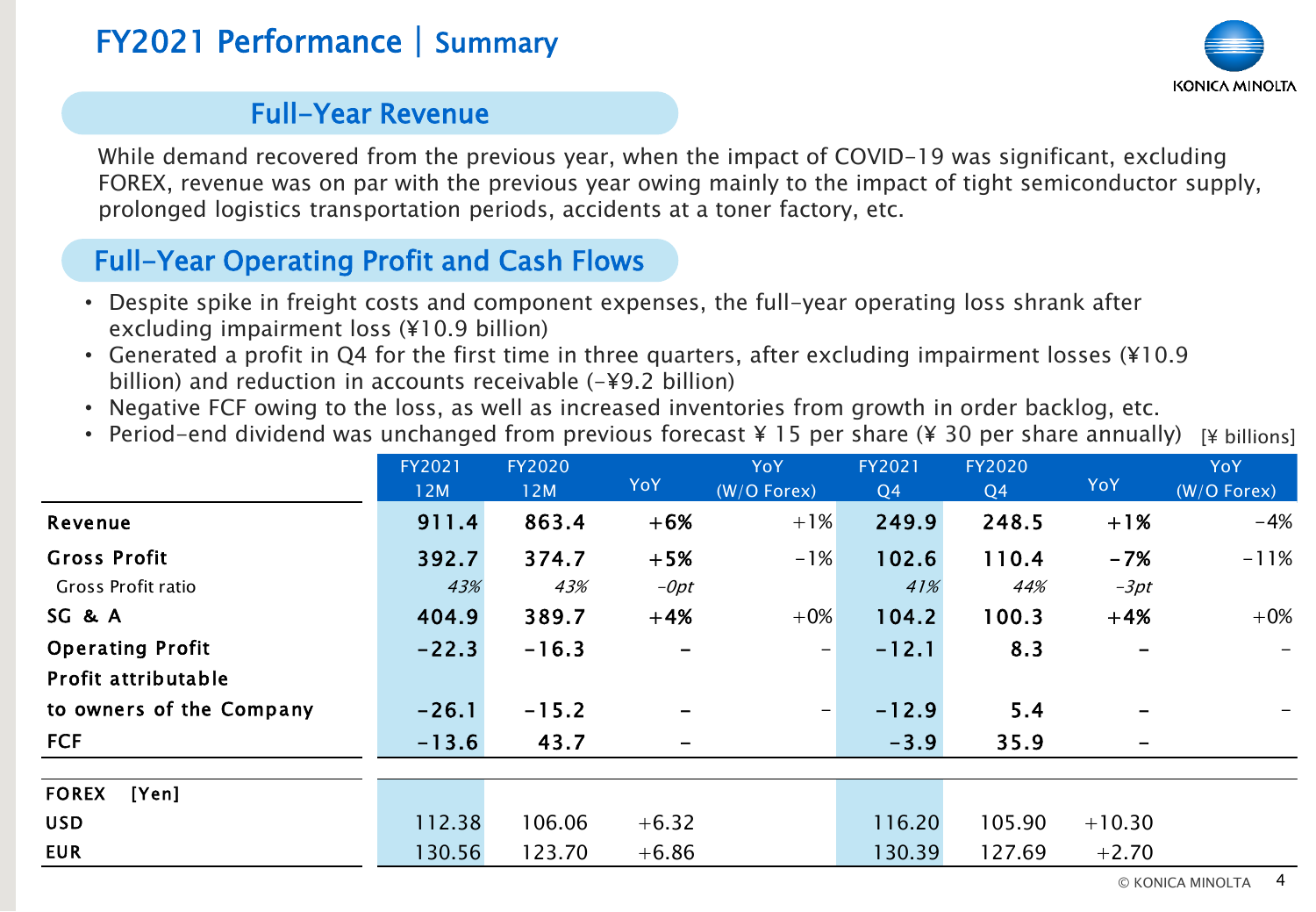# FY2021 Performance | Overview



### **Achievements**

- ⚫ Achieved increases in revenue and profits in line with initial targets in the Industry Business, driven by sensing and materials and components (excluding impairment loss at imaging-IoT solution subsidiary)
- ⚫ Industrial print and healthcare (modality) also achieved increases in revenue and profits in line with initial targets
- Kept SG&A at the ¥100 billion level quarterly as the Company overall (y-o-y increase = FOREX impact)
- Benefits from structural reforms conducted in previous year in office and production print were in line with plans
- Increased orders in response to robust recovery in demand in office and production print
- In DW-DX, revenue continued to increase, particularly for workflow solutions and managed IT services
- ⚫ Developed our partner strategies (DW-DX, healthcare, QOL, imaging-IoT solution (FORXAI), etc.)

### Things we did not achieve

- ⚫ Supply shortages, mainly in office and production print, owing to tight semiconductor supply, prolonged logistics transportation periods, and accidents at a toner factory
- Although we adjusted some prices, expenses increased and profit decreased owing to the spike in logistics costs (including higher air freight) and component expenses
- In DW-DX, solution sales related to office print decreased owing to supply shortages, and there were supply shortages of procured items that use semiconductors
- ⚫ In Precision medicine, growth slowed owing to the impact of COVID-19
- ⚫ There were delays in initiative utilizing external capital for businesses with low profit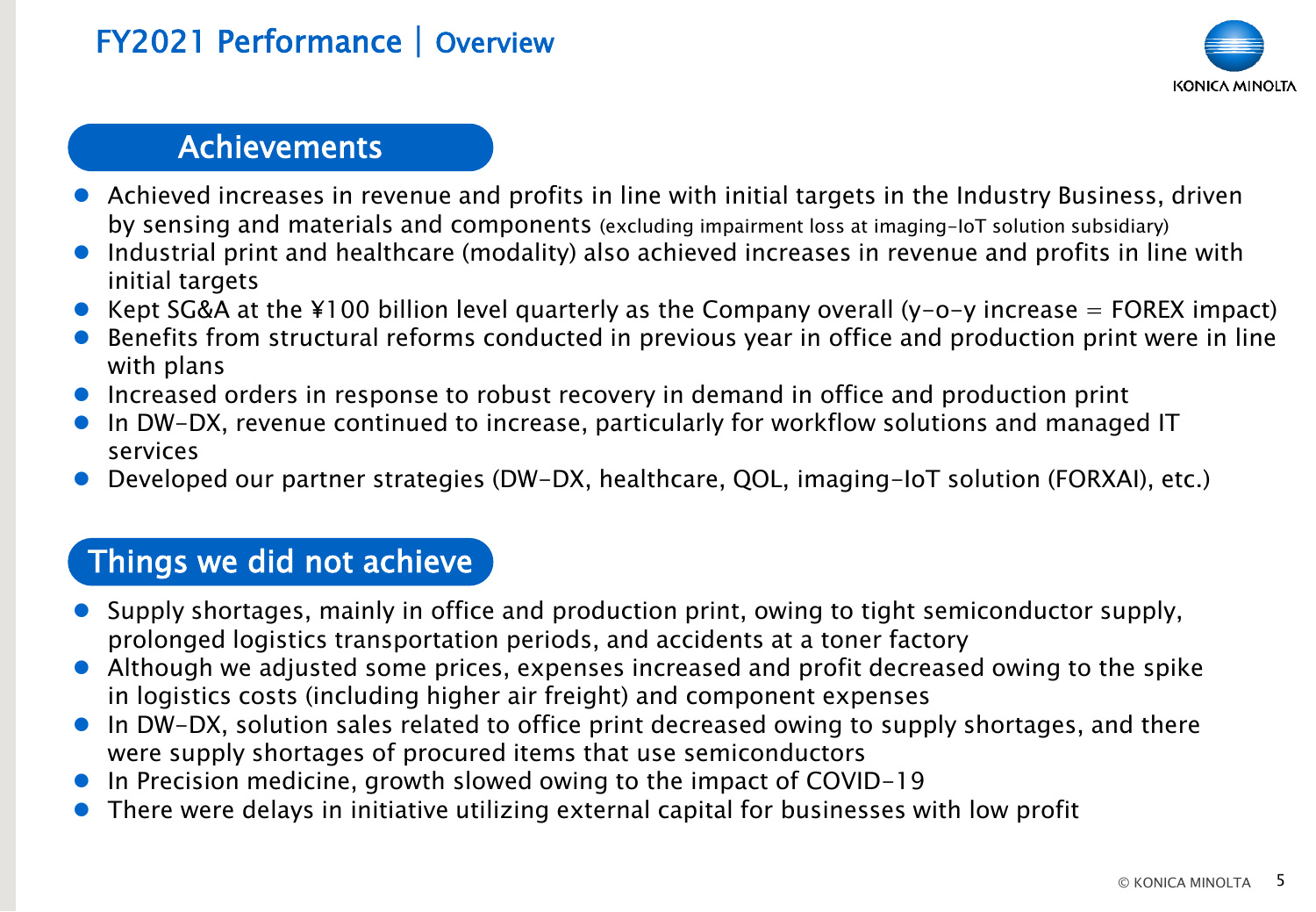# FY2021 Performance**|**Revenue & Operating Profit by Segment



#### [¥ billions]

| Revenue                   | FY2021 | FY2020 | <b>YoY</b> | YoY           | FY2021         | FY2020         | <b>YoY</b> | <b>YoY</b>    |
|---------------------------|--------|--------|------------|---------------|----------------|----------------|------------|---------------|
|                           | 12M    | 12M    |            | $(W/O$ Forex) | Q <sub>4</sub> | Q <sub>4</sub> |            | $(W/O$ Forex) |
| Digital Workplace         | 465.4  | 465.2  | $+0\%$     | $-5%$         | 131.7          | 128.9          | $+2%$      | $-3%$         |
| <b>Professional Print</b> | 194.7  | 169.6  | $+15%$     | $+8\%$        | 53.8           | 50.8           | $+6%$      | $+1%$         |
| <b>Healthcare</b>         | 109.9  | 109.1  | $+1%$      | $-2\%$        | 25.6           | 35.5           | $-28%$     | $-30%$        |
| Industry                  | 139.2  | 118.2  | $+18%$     | $+14%$        | 37.9           | 32.8           | $+16%$     | $+12%$        |
| Sensing                   | 42.4   | 32.3   | $+31%$     | $+23%$        | 11.2           | 9.6            | $+16%$     | $+9%$         |
| Materials and Components  | 84.2   | 73.7   | $+14%$     | $+13%$        | 22.5           | 19.6           | $+15%$     | $+12%$        |
| Imaging-IoT solutions     | 12.6   | 12.2   | $+3%$      | $-0\%$        | 4.2            | 3.5            | $+20%$     | $+19%$        |
| Corporate, etc.           | 2.1    | 1.3    | $+64%$     | $+73%$        | 1.0            | 0.5            | $+98%$     | $+101%$       |
| Company overall           | 911.4  | 863.4  | $+6%$      | $+1\%$        | 249.9          | 248.5          | $+1%$      | $-4%$         |

|                           | FY2020  |       | FY2019  | <b>YoY</b>               | YoY                          | FY2020         |      | FY2019         |                                                                          | YoY           |
|---------------------------|---------|-------|---------|--------------------------|------------------------------|----------------|------|----------------|--------------------------------------------------------------------------|---------------|
| Operating profit/OPM      | 12M     |       | 12M     |                          | $(W/O$ Forex)                | Q <sub>4</sub> |      | Q <sub>4</sub> | YoY<br>$-20%$<br>$-43%$<br>$\qquad \qquad -$<br>$\overline{\phantom{a}}$ | $(W/O$ Forex) |
| <b>Digital Workplace</b>  | $-6.2$  |       | $-2.7$  | -                        | $-$                          | 2.8            | 2.1% | 3.5            |                                                                          | $-23%$        |
| <b>Professional Print</b> | 1.0     | 0.5%  | $-7.9$  | $\overline{\phantom{0}}$ | $\qquad \qquad \blacksquare$ | 0.5            | .0%  | 0.9            |                                                                          | $-122%$       |
| Healthcare                | $-20.3$ |       | $-6.4$  | $\overline{\phantom{m}}$ |                              | $-10.5$        |      | 0.7            |                                                                          | $-$           |
| Industry                  | 18.5    | 13.3% | 15.6    | $+19%$                   | $+12%$                       | $-1.2$         |      | 5.8            |                                                                          |               |
| Corporate, etc.           | $-15.3$ |       | $-14.9$ | $\sim$                   |                              | $-3.7$         |      | $-2.6$         |                                                                          |               |
| Company overall           | $-22.3$ |       | $-16.3$ | $\qquad \qquad$          | $\overline{\phantom{0}}$     | $-12.1$        |      | 8.3            |                                                                          |               |

\* Includes ¥1.5 billion impairment of goodwill in Professional Print, ¥9.2 billion of reduction in accounts receivable in Healthcare, and ¥9.4 billion impairment of goodwill in Industry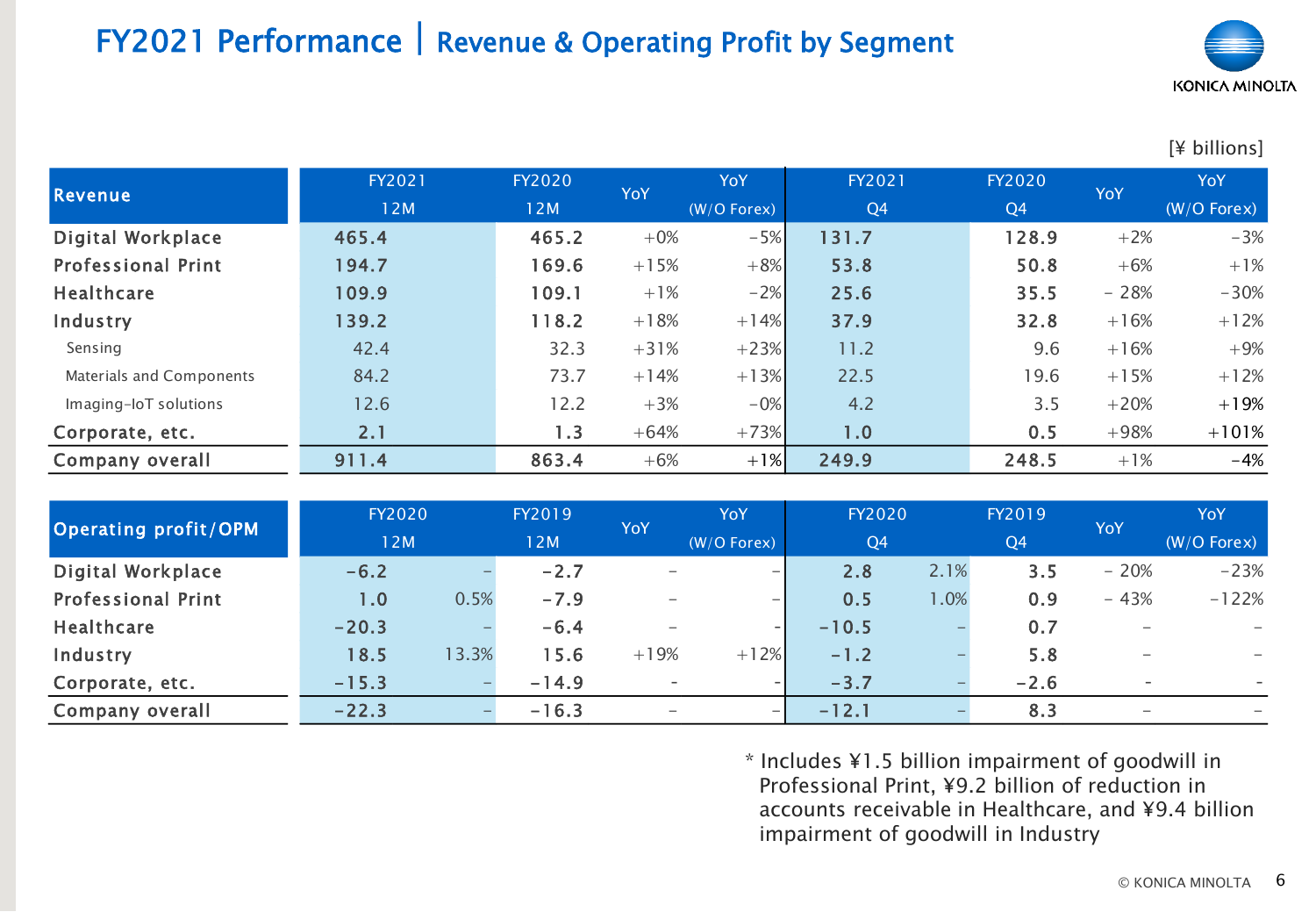# FY2021 Performance **|**Factors of Increase/Decrease from FY2020



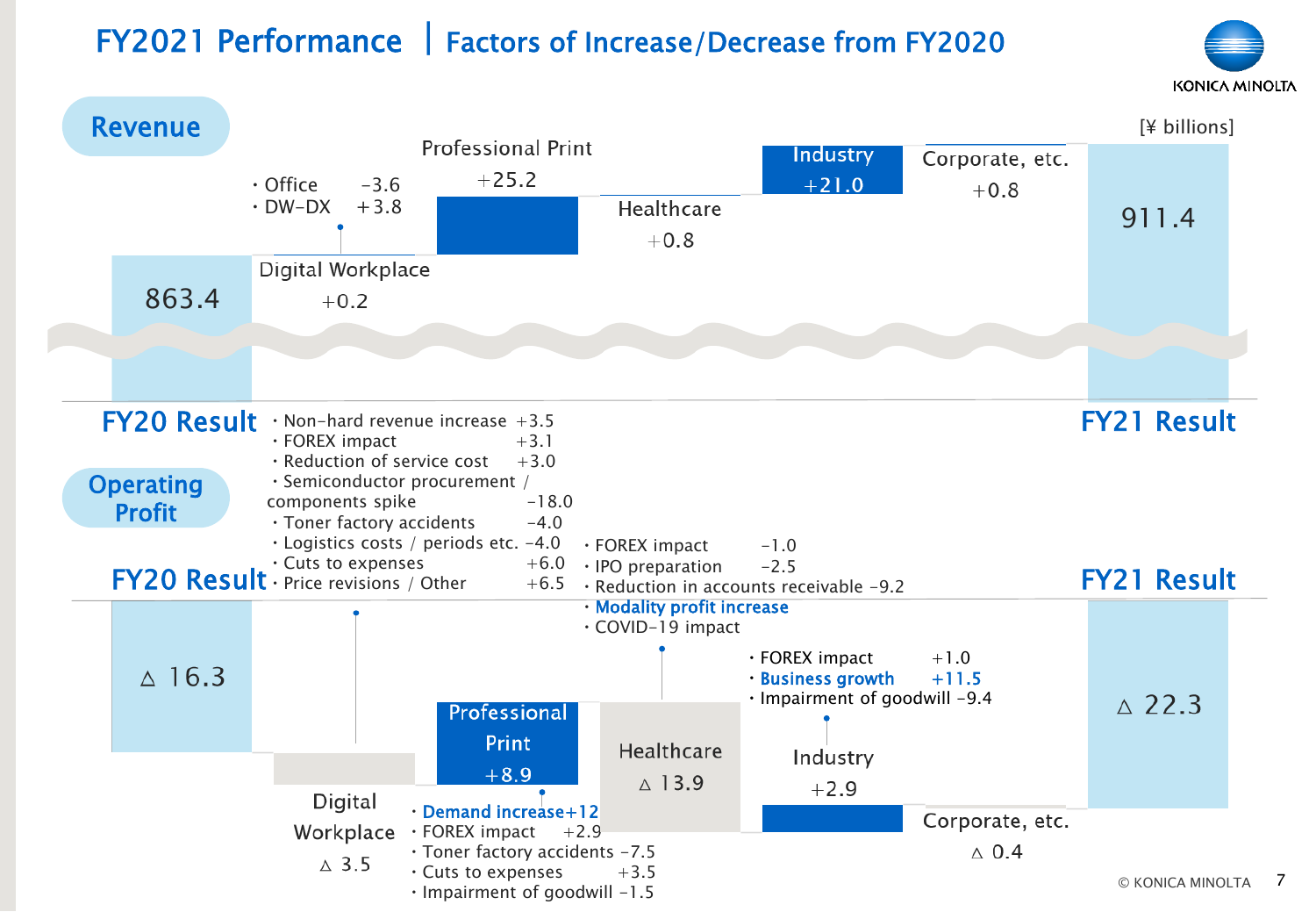# FY2021 Performance **|**Factors of Increase/Decrease from Previous Forecast

# **KONICA MINOLTA**

#### Operating Profit

Compared with our previous forecast :

- One-time factors had a negative impact of ¥20.1 billion (goodwill impairment, reduction in accounts receivable)
- Worsening businesses had a negative impact of ¥14.8 billion (Digital Workplace, Healthcare)

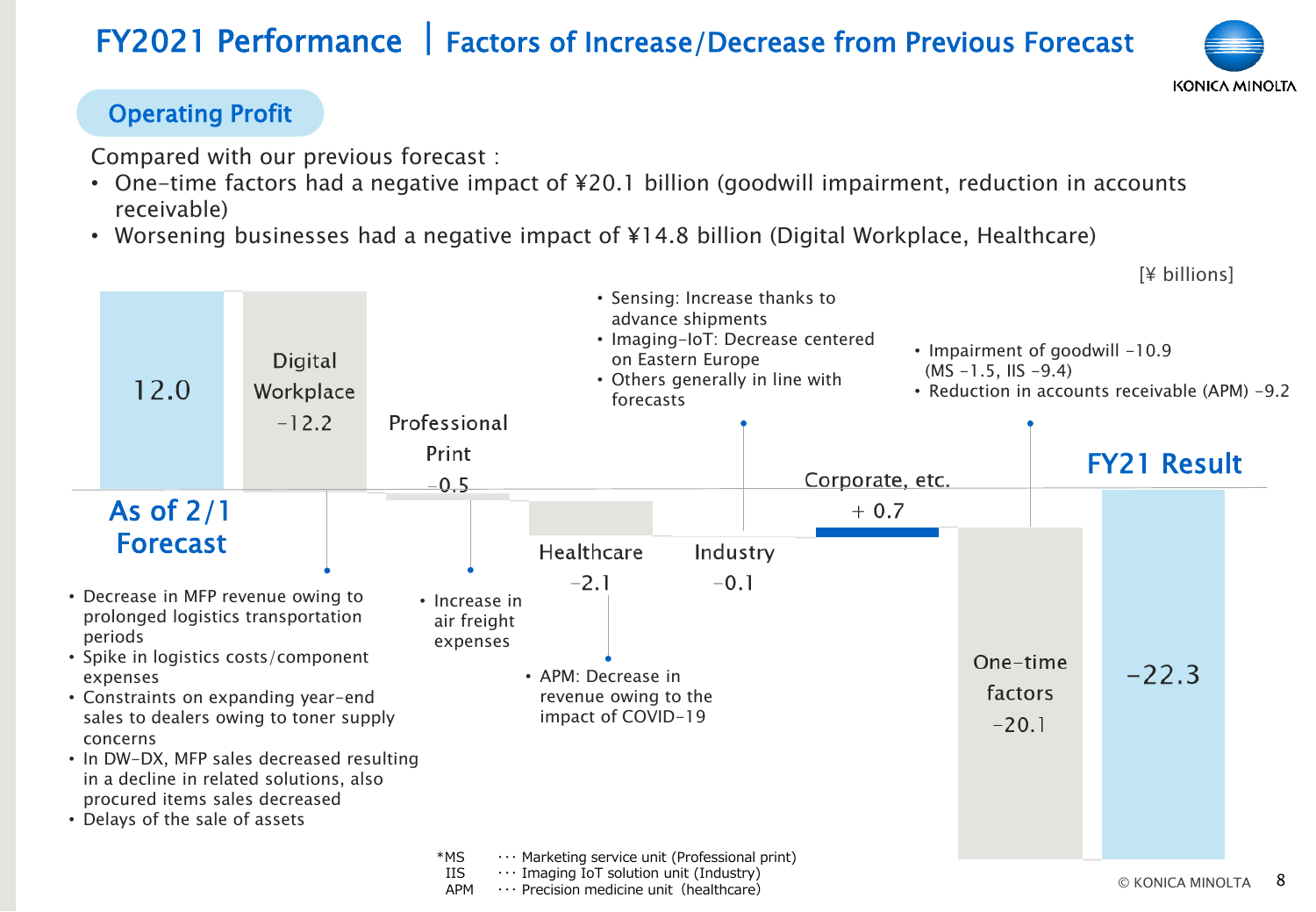## FY2022 Earnings Forecast | Summary

- Target higher annual revenue and profit based on demand recovery, market growth, and increase investment and strengthen measures on growth fields
- Significant impact in Q1 from tight supply of semiconductors and other components, prolonged logistics transportation periods, and lockdowns in China
- Expect recording of one-time expenses for structural reform in Q2, so losses to continue in H1
- Increase in FCF from profit improvement and inventory optimization due to elimination of order backlog

|                                        | <b>FY2022</b><br><b>Forecast</b> | <b>FY2021</b><br>Result | Change          | Change<br>rate |
|----------------------------------------|----------------------------------|-------------------------|-----------------|----------------|
| Revenue                                | 980.0                            | 911.4                   | $+68.6$         | $+8%$          |
| <b>Operating Profit</b>                | 15.0                             | $\triangle$ 22.3        | $+37.3$         |                |
| Profit attributable                    |                                  |                         |                 |                |
| to owners of the Company               | 5.5                              | $\triangle$ 26.1        | $+31.6$         |                |
|                                        |                                  |                         |                 |                |
| <b>CAPEX</b>                           | 50.0                             | 42.4                    |                 |                |
| Depreciation and Amortization Expenses | 50.0                             | 55.8                    |                 |                |
| R&D expenses                           | 63.0                             | 62.7                    |                 |                |
| <b>FCF</b>                             | 20.0                             | $\triangle$ 13.6        |                 |                |
| Investment and lending                 | 16.0                             | 0.0                     |                 |                |
|                                        |                                  |                         |                 |                |
| <b>FOREX</b><br>[Yen]                  |                                  |                         |                 |                |
| <b>USD</b>                             | 110.0                            | 112.4                   | $\triangle$ 2.4 |                |
| <b>EUR</b>                             | 125.0                            | 130.6                   | $\triangle$ 5.6 |                |

[¥ billions]

\* Depreciation and amortization expenses:IFRS16 right-of- use assets amortization expenses not included.

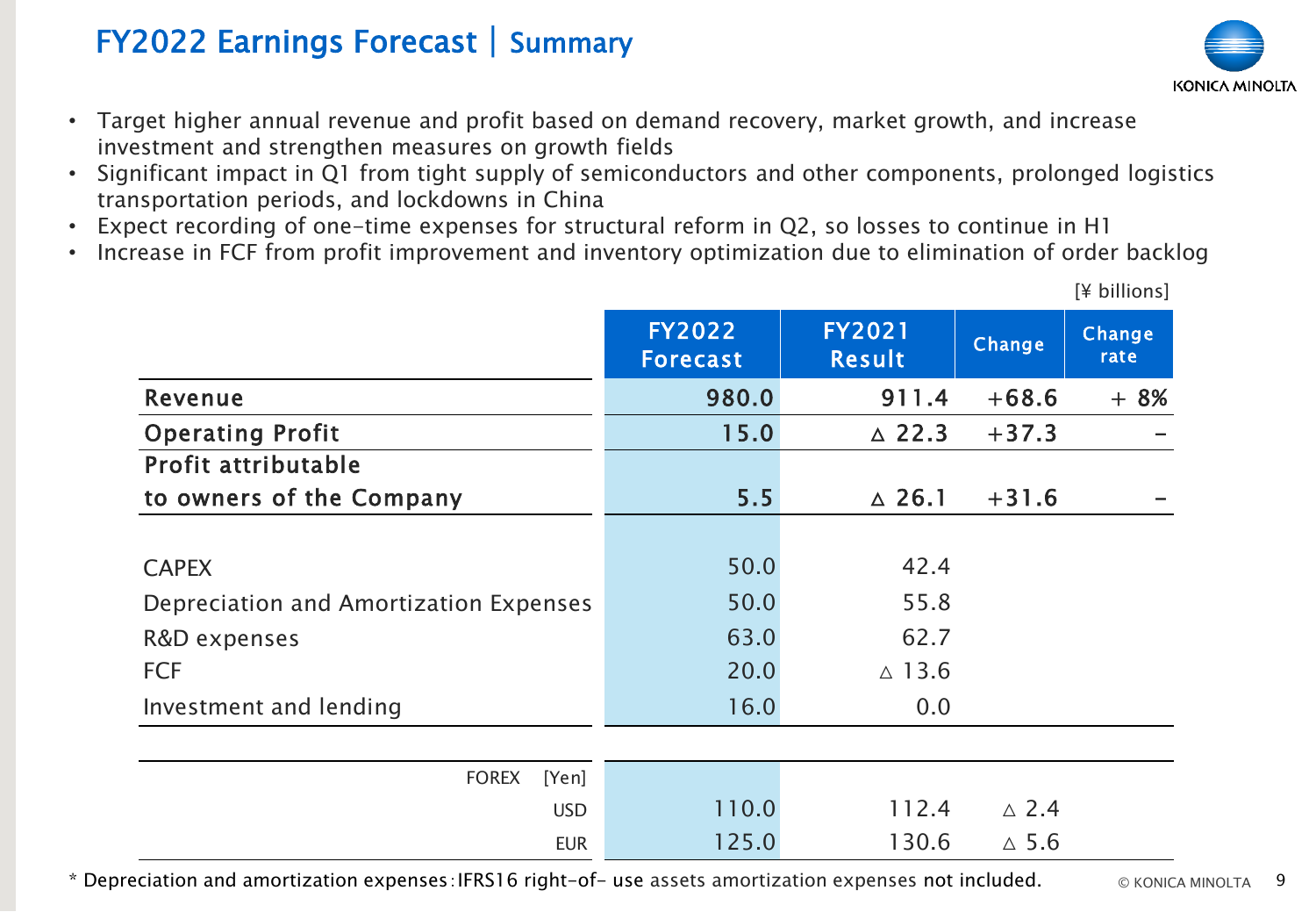# FY2022 Earnings Forecast | Factors of Increase/Decrease from FY2021



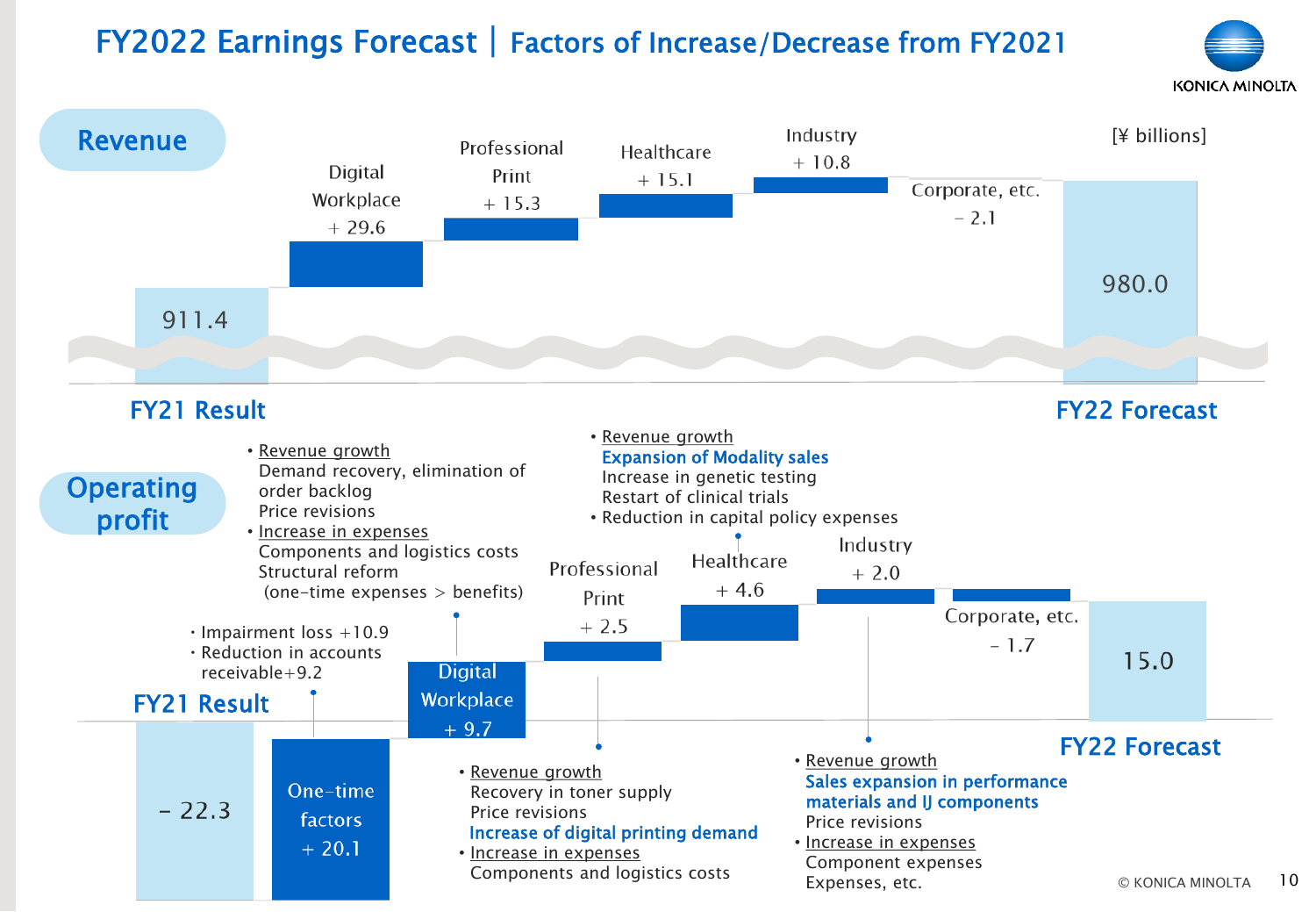# FY2021 Performance **|**Industry business

**KONICA MINOLTA** 

- Revenue up 18%. Exceeded initial forecasts. (Also  $+19\%$  vs. FY19)
- Operating profit  $+19%$  ( $+79%$  excluding impairment loss)
- Recorded -¥9.4 billion in impairment of goodwill from MOBOTIX AG in imaging-IoT solutions as a one-time factor



#### Sensing

Revenue +31%

- Revenue and profits continued to increase
- Light-source color measurement instruments and object color measurement instruments performed well, with some advance shipments

#### Revenue  $+14%$ Materials and components

- Revenue and profits increased
- Performance materials remained at a high level for large displays and mobile applications
- IJ components increased sales for industrial applications
- Optical components were robust in sales for industrial applications, etc.

#### Imaging-IoT solutions

Revenue  $+3%$ 

- Impairment of goodwill from MOBOTIX caused by delays in solution development, supply constraints of semiconductor and other components, etc.
- Decrease in thermal cameras, and increase in IP cameras
- Delays to negotiations and orders, partly impacted by the situation in Eastern Europe
- © KONICA MINOLTA • The imaging-IoT platform FORXAI increased partners to more than 100 companies, including strategic partnership and the second partnership and the second partnership and the second partnership and  $\sim$  11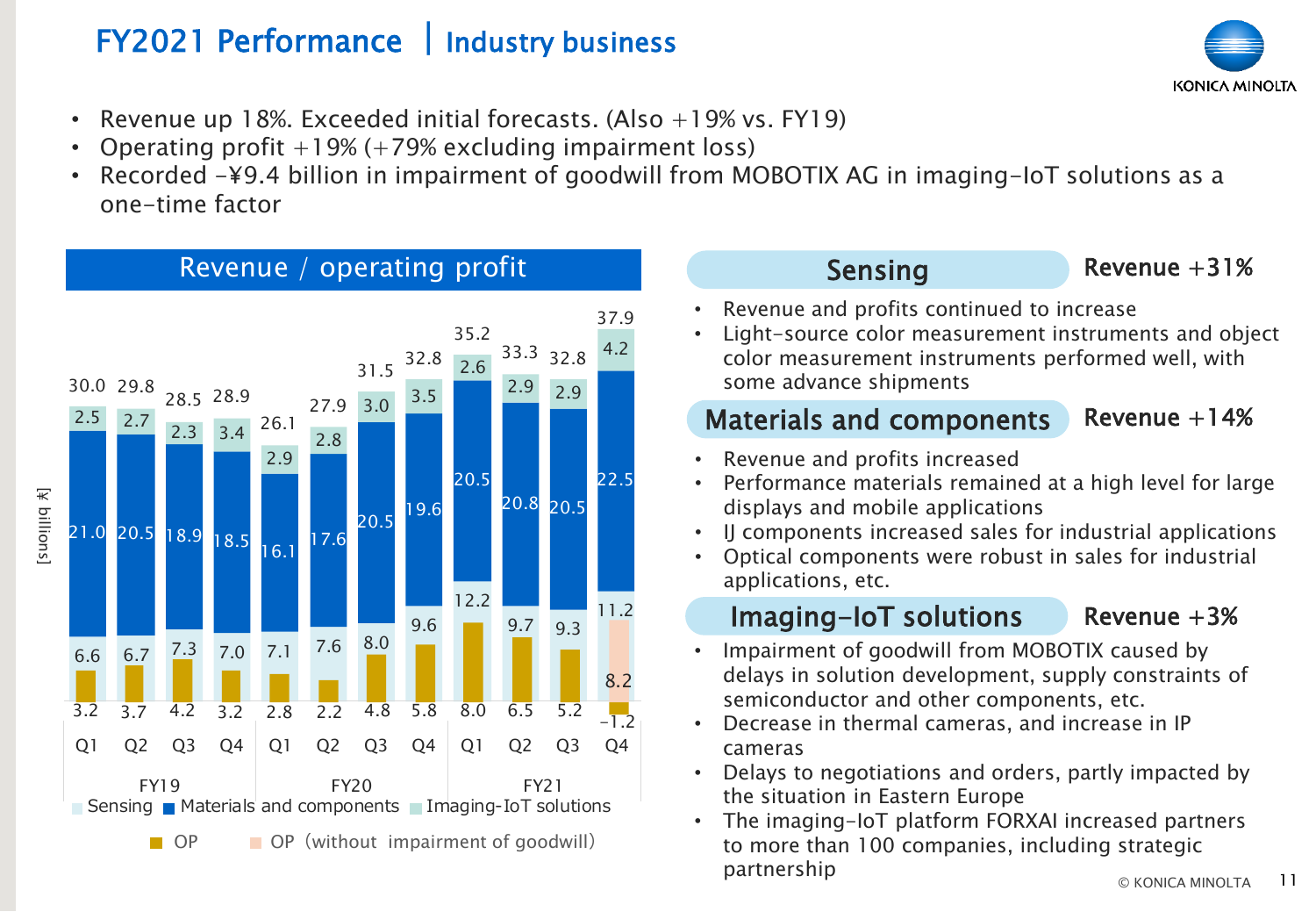## FY2021 Performance **|**Healthcare Business



- Healthcare performance was driven by device sales and Medical IT in Japan, also grew in India and Asia. Revenue up 4% and significant increase in profit
- In Precision medicine, revenue was down 8% and profit decreased. The number of samples increased in genetic testing, despite the impact of resurgence of COVID-19 in the U.S. Revenue decreased owing to reduction in accounts receivable. In drug discovery support, pharmaceutical development research and preclinical trials increased
- Operating profit decreased ¥13.9 billion



#### Revenue / operating profit Reduction in accounts receivable in precision medicine

As part of preparation for listing REALM, the recoverable amount of accounts receivable for Ambry Genetics, a subsidiary of REALM IDx, has been revised based on the recent actual recoverable rate, resulting in reduction in accounts receivable and revenue of ¥9.2 billion

#### ⚫ Background / Issues

- Since 2020, there has been an increasing trend for private insurance companies to make it on the condition that insurance reimbursement requires application approval by hospitals (physicians) in advance
- Application processing is more complex for Ambry, which has a wide range of testing options
- The administrative burden on hospitals increased, partly because of the COVID-19 pandemic
- ⇒ Application errors, missed applications by deadlines occurred
- ⇒ Some testing were not reimbursed by insurance companies (unable to recover accounts receivable)

#### ⚫ Counter-measures

The Company will provide application processing support software to hospitals, and strengthen application support and accelerate the rollout by sales and support teams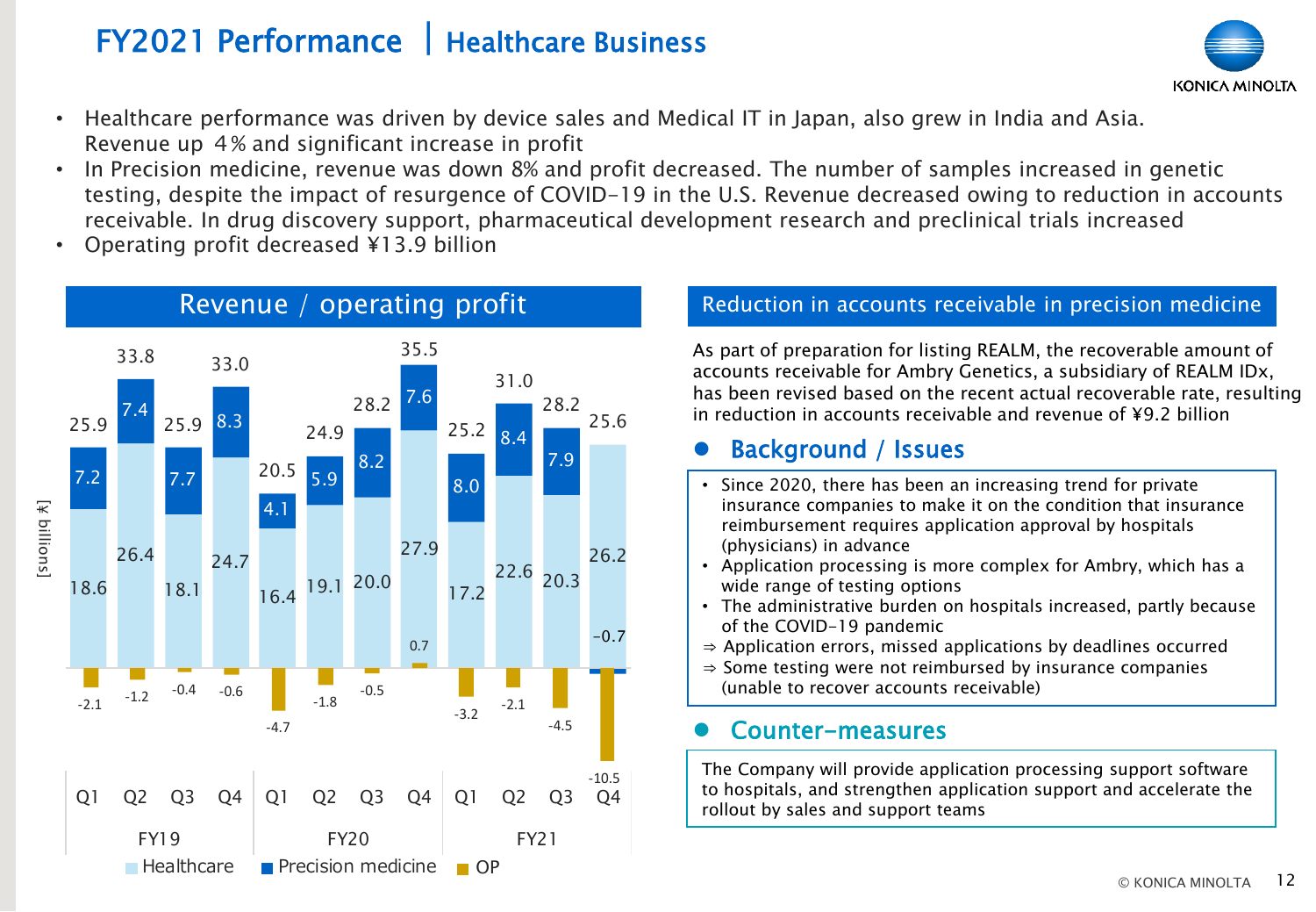## FY2021 Performance **|**Digital Workplace Business



- In Office, despite a recovery in hardware demand, there were supply shortages owing to production shortages caused by shortage of semiconductor, etc., and the impact of prolonged logistics transportation period. The non-hard (toner, etc.) was recovered as expected. Revenue down 1% with an order backlog of approximately ¥51.5 billion
- In DW-DX, although recurring revenue performed well, solutions sales related to office print decreased and there were supply shortages of procured items due to tight semiconductor supply, resulting in weak growth. Revenue was up 5%
- Operating profit was impacted by the spike in logistics costs and component expenses, despite the benefits of structural reform and some price revisions. ¥3.5 billion decrease in profit



#### Revenue / operating profit

#### Hardware / non-hard revenue (office)

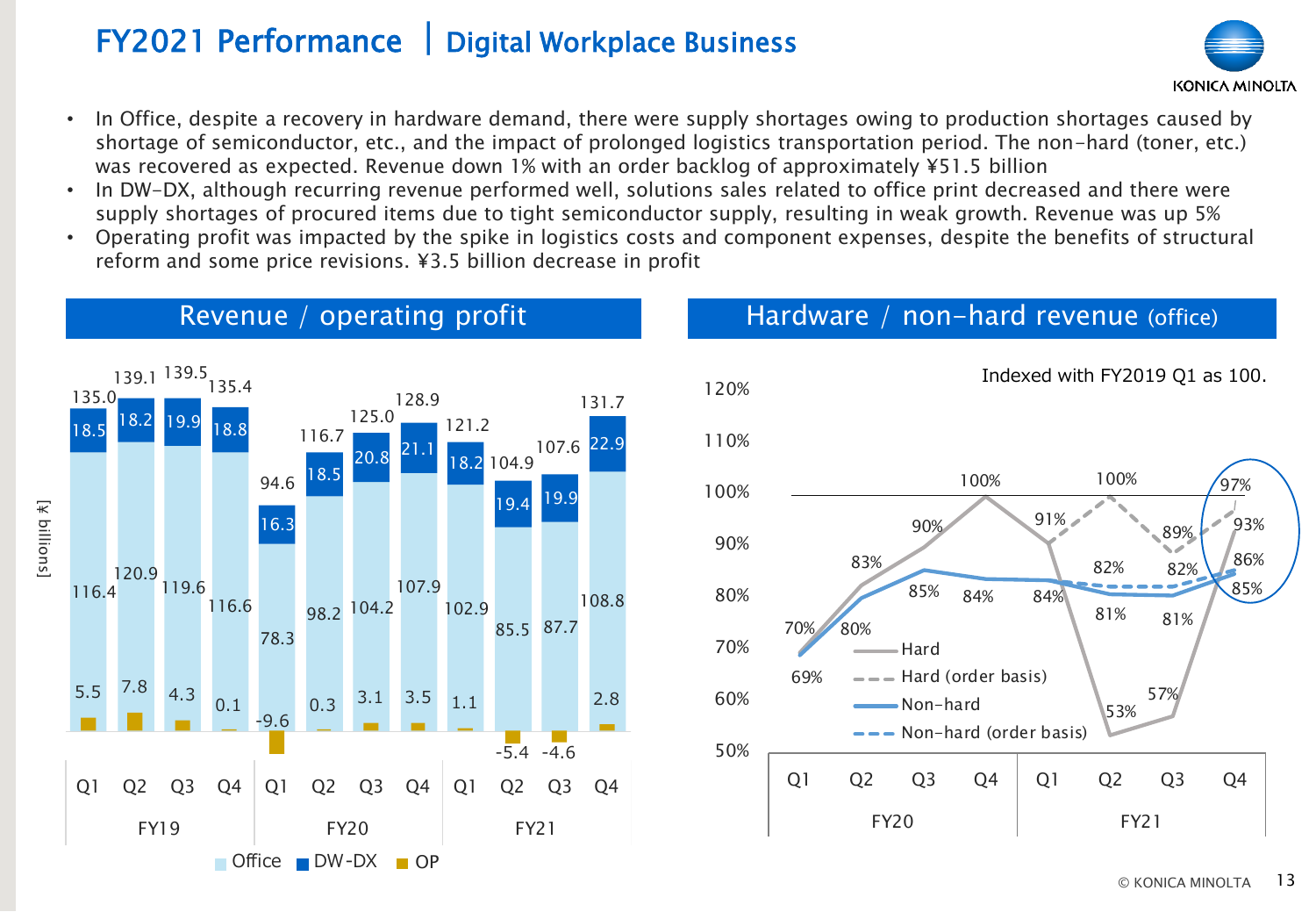# FY2021 Performance **|**Professional Print Business

- In production print, commercial print demand recovered, particularly at medium-to-large-sized printing companies in Europe and America. Non-hard recovered and hardware demand also recovered accordingly. As a result, revenue was up 12% and the order backlog was approximately ¥8.0 billion
- In industrial print, performance was good amid strong demand and the shift to digital printing. Revenue increased 46%, exceeding the initial forecast.
- Operating profit increased ¥8.9 billion, driven by revenue recovery (PP) and growth (IP) (including an impairment loss of ¥1.5 billion at a Marketing services subsidiary).



72%

81%

86%

69% 72%

86%

91%

111%

#### Revenue / operating profit Hardware / non-hard revenue (professional print)



96%

93%

92%

 $98%$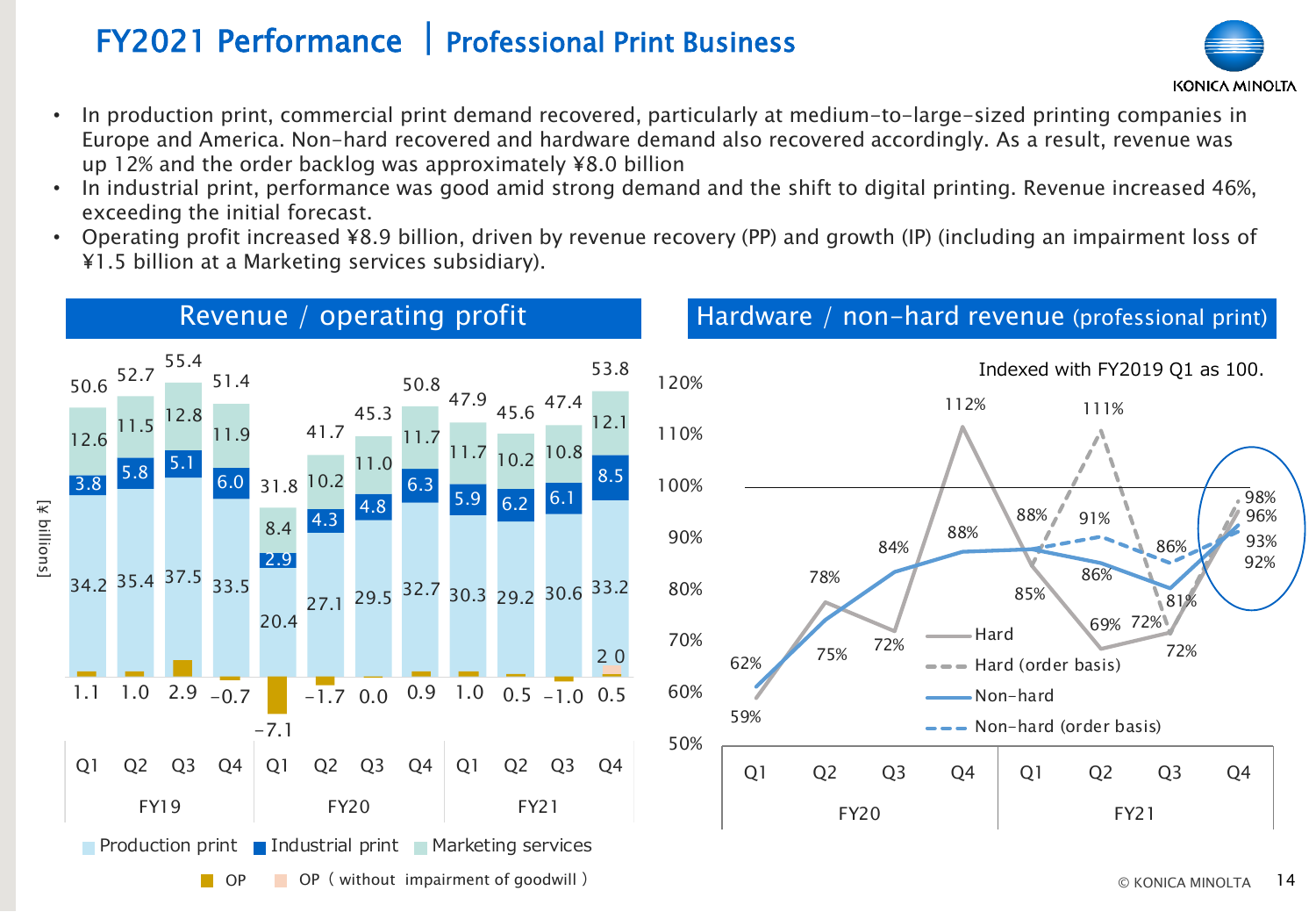# FY2022 Earnings Forecast

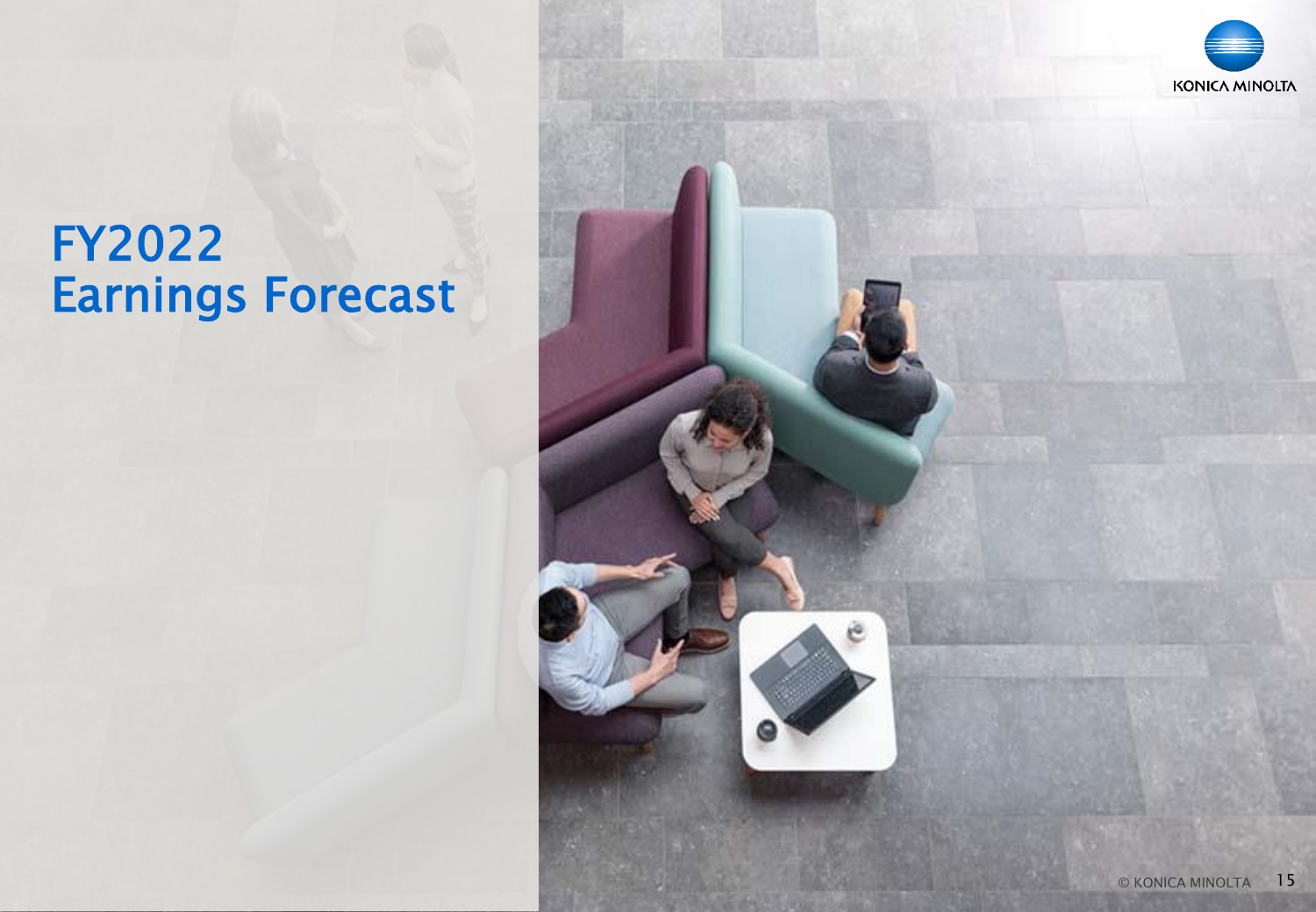![](_page_15_Picture_1.jpeg)

|                                                                                  | Perceptions of environment surrounding our businesses                                                                                                                                                                          |
|----------------------------------------------------------------------------------|--------------------------------------------------------------------------------------------------------------------------------------------------------------------------------------------------------------------------------|
| <b>FOREX</b>                                                                     | Comprehensively taking into consideration recent actual rates and market<br>forecasts (forecast rate: ¥110/USD, ¥125/EUR)                                                                                                      |
| COVID-19                                                                         | Expect economic activity to normalize in many countries, but uncertainty<br>remains owing to variants. Greater impact from lockdowns in China owing to<br>zero COVID-19 policy                                                 |
| Semiconductor<br>shortage                                                        | Expect the pace of demand growth to outstrip supply capacity increases,<br>resulting in continued shortages through 2022, particularly in<br>semiconductors for automotive applications                                        |
| <b>Prolonged logistics</b><br>transportation periods<br>/Spike in logistics cost | Expect tight logistics to continue, as there remains little sign of its<br>improvement, namely port congestion, quarantine measures, and labor<br>shortages                                                                    |
| Situation in<br>Ukraine and<br><b>Europe</b>                                     | Expect GDP to exceed pre-COVID-19 levels in North America, Japan, and<br>major countries in the EU, but global economic forecast revised downward<br>based on the situation in the Ukraine                                     |
| Spike in materials<br>and energy prices                                          | Expect increases in crude oil and energy prices owing to the situation in the<br>Ukraine, increases in prices of materials owing partly to a decrease in exports<br>from China, and spike in silver market owing to speculator |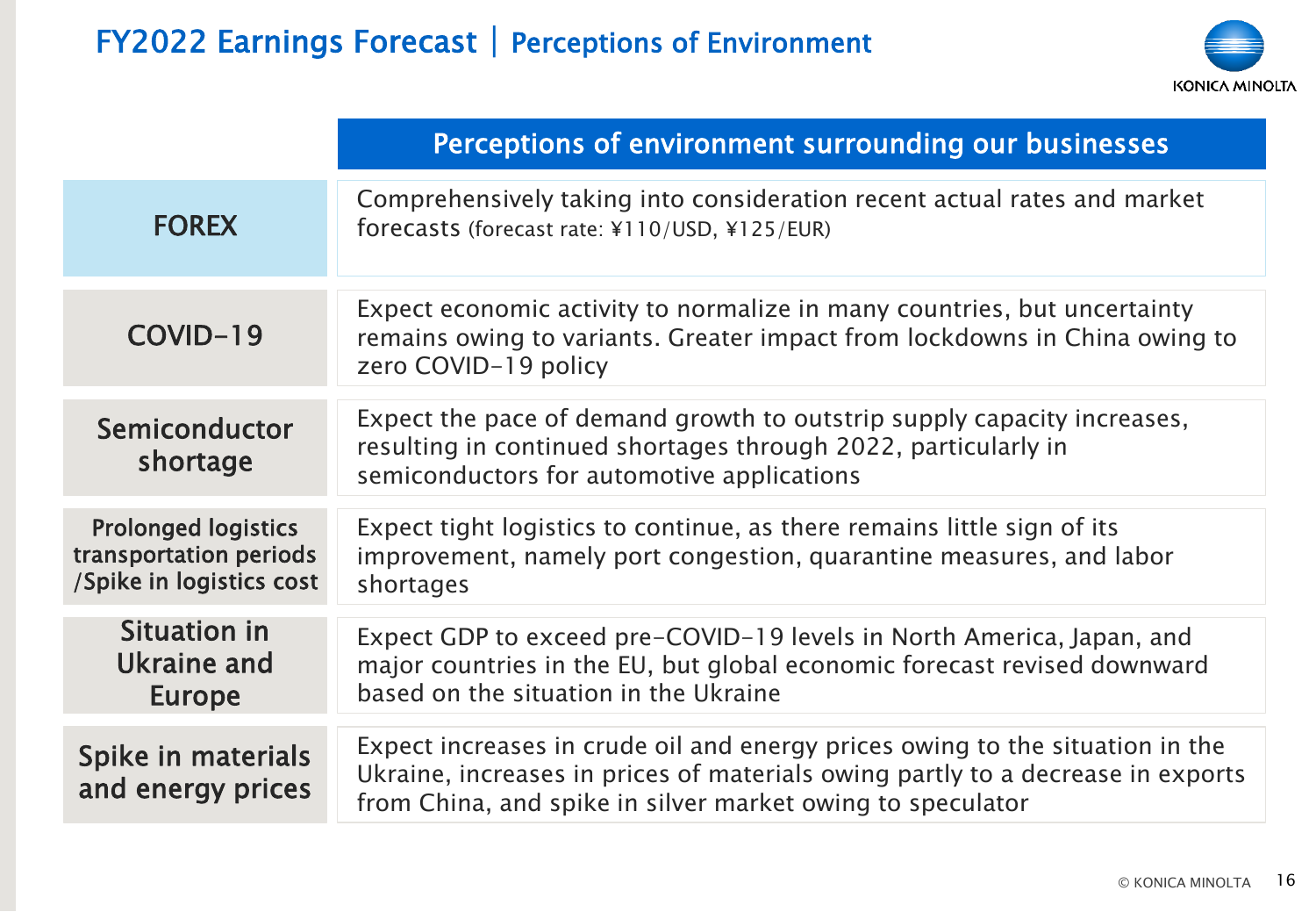# FY2022 Earnings Forecast | Perceptions of Business Environment

![](_page_16_Picture_1.jpeg)

|                              | <b>Environment impacting our businesses</b>                                                                                                                                                                                                                                                                                                                   |                                                                                                     |
|------------------------------|---------------------------------------------------------------------------------------------------------------------------------------------------------------------------------------------------------------------------------------------------------------------------------------------------------------------------------------------------------------|-----------------------------------------------------------------------------------------------------|
|                              | Perception of market / demand environment                                                                                                                                                                                                                                                                                                                     | <b>Supply environment</b>                                                                           |
| <b>Digital</b><br>Workplace  | • Non-hard demand to increase compared with FY2021 as the<br>return of employees to the office at client companies becomes<br>established<br>• Robust hardware demand. Market to be limited by supply<br>constraints<br>• Growth in IT/DX demand in the office environment to continue                                                                        |                                                                                                     |
| <b>Professional</b><br>Print | • Acceleration of the shift from analog printing to digital printing<br>in both commercial and industrial printing<br>• Demand to recover as economic activities normalize in North<br>America and Europe<br>• 7-10% growth in MPP/HPP market, which the Company is<br>focusing on                                                                            | • Significant impact from<br>lockdowns in China in Q1<br>• Longer logistics and                     |
| <b>Healthcare</b>            | • Promoting the use of high value-added imaging in<br>Healthcare (Modality)<br>. In Precision medicine, increasing the number of patients in<br>the U.S. and restarting clinical trials                                                                                                                                                                       | transportation<br>periods/component<br>shortages to continue<br>• Toner shortages to be<br>resolved |
| Industry                     | • Moderate recovery in smartphone market<br>• Growth in large display market. Continuing shift to China<br>(total area: $+5\%$ , including ultra-wide: $+20\%$ )<br>. Increase in demand for high-performance ultra-thin film<br>for mobile applications<br>. IP cameras to recover, but European market to be impacted<br>by the situation in Eastern Europe |                                                                                                     |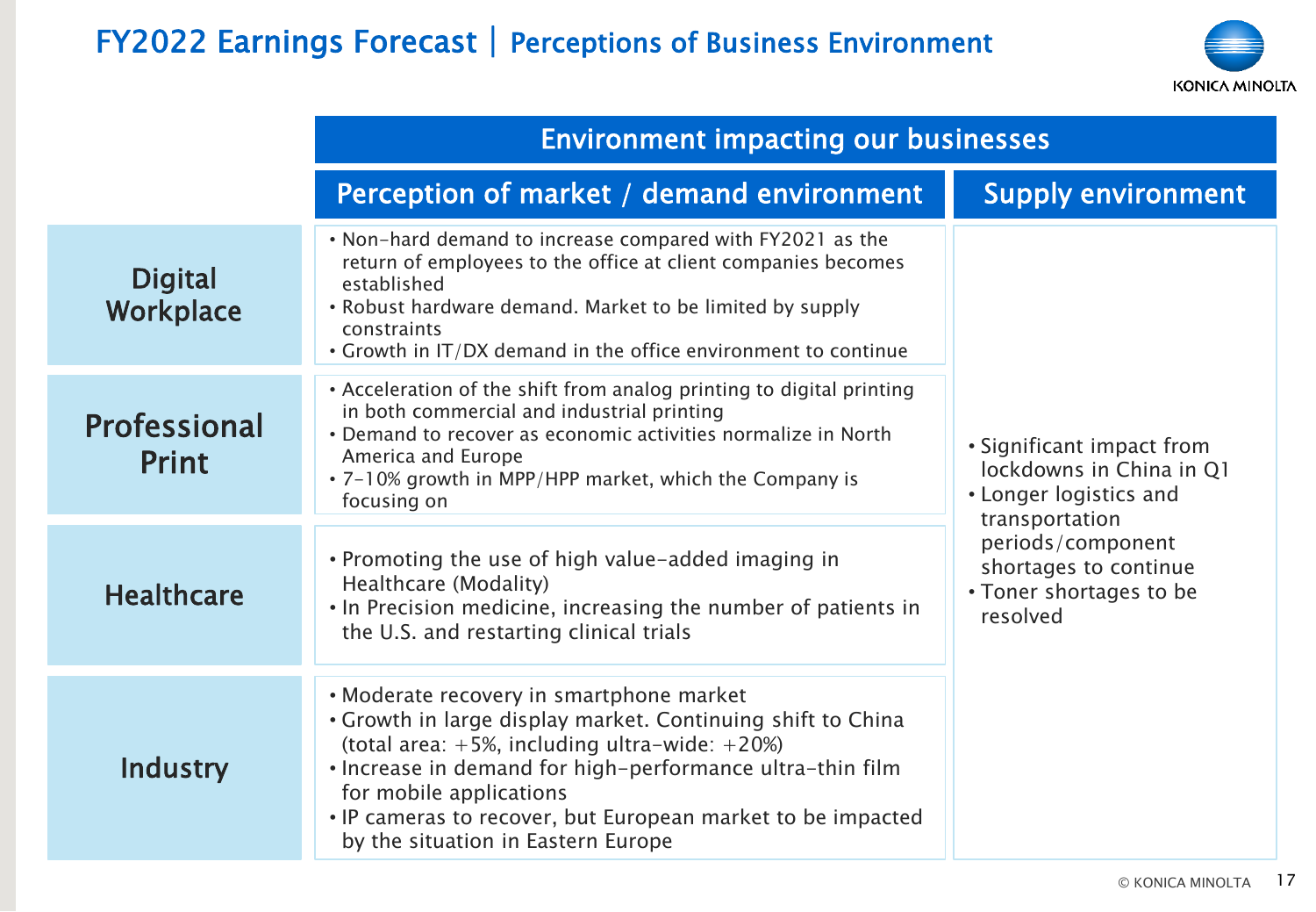#### FY2022 Earnings Forecast | FY2022 Priority Initiatives - Toward Transformation of Business Portfolio

![](_page_17_Picture_1.jpeg)

|                                                                                                                       | <b>FY2022 priority initiatives</b>                                                                                                                                                                                                                                                                                                                                                                                                 |
|-----------------------------------------------------------------------------------------------------------------------|------------------------------------------------------------------------------------------------------------------------------------------------------------------------------------------------------------------------------------------------------------------------------------------------------------------------------------------------------------------------------------------------------------------------------------|
| <b>Businesses with</b><br>stable profit<br><b>Office</b><br>Production print                                          | • Implement structural reforms to make sales/services/management more<br>efficient and higher quality (Q2: one-time expenses of ¥6.0 billion, benefit<br>in current period: ¥3.5 billion, annual benefit: ¥6.5 billion)<br>Revise manufacturing strategies in consideration of geopolitical risk<br>(including partner strategies) in the medium- to long-term perspective                                                         |
| <b>Core businesses</b><br>Sensing,<br>Performance materials,<br>IJ components,<br>Healthcare (Modality)               | • Continue strengthening business development in growth areas<br>• Conduct M&A (sensing), make selective and strategic capital investments<br>(performance materials), generate results from strategic partnerships<br>(healthcare), and invest in human resources, in the medium- to long-term<br>perspective                                                                                                                     |
| <b>Strategic new</b><br><b>businesses</b><br>Precision medicine,<br>Imaging-IoT solutions,<br>DW-DX, Industrial print | • Continue IPO preparations while watching for the appropriate opportunity<br>(precision medicine), maximize synergies within the Group (imaging-loT)<br>solutions), and accelerate business growth to capture the shift to digital<br>printing (industrial print)<br>• Focus on generating results based on previous investments in human<br>resources and development, and make selective investments in advanced<br>development |
| <b>Businesses</b><br>with low profit<br>Optical components,<br><b>Marketing services</b>                              | • Continue to promote measures with the utilization of external capital in<br>mind<br>• Aggregate resources in upstream part of value chain                                                                                                                                                                                                                                                                                        |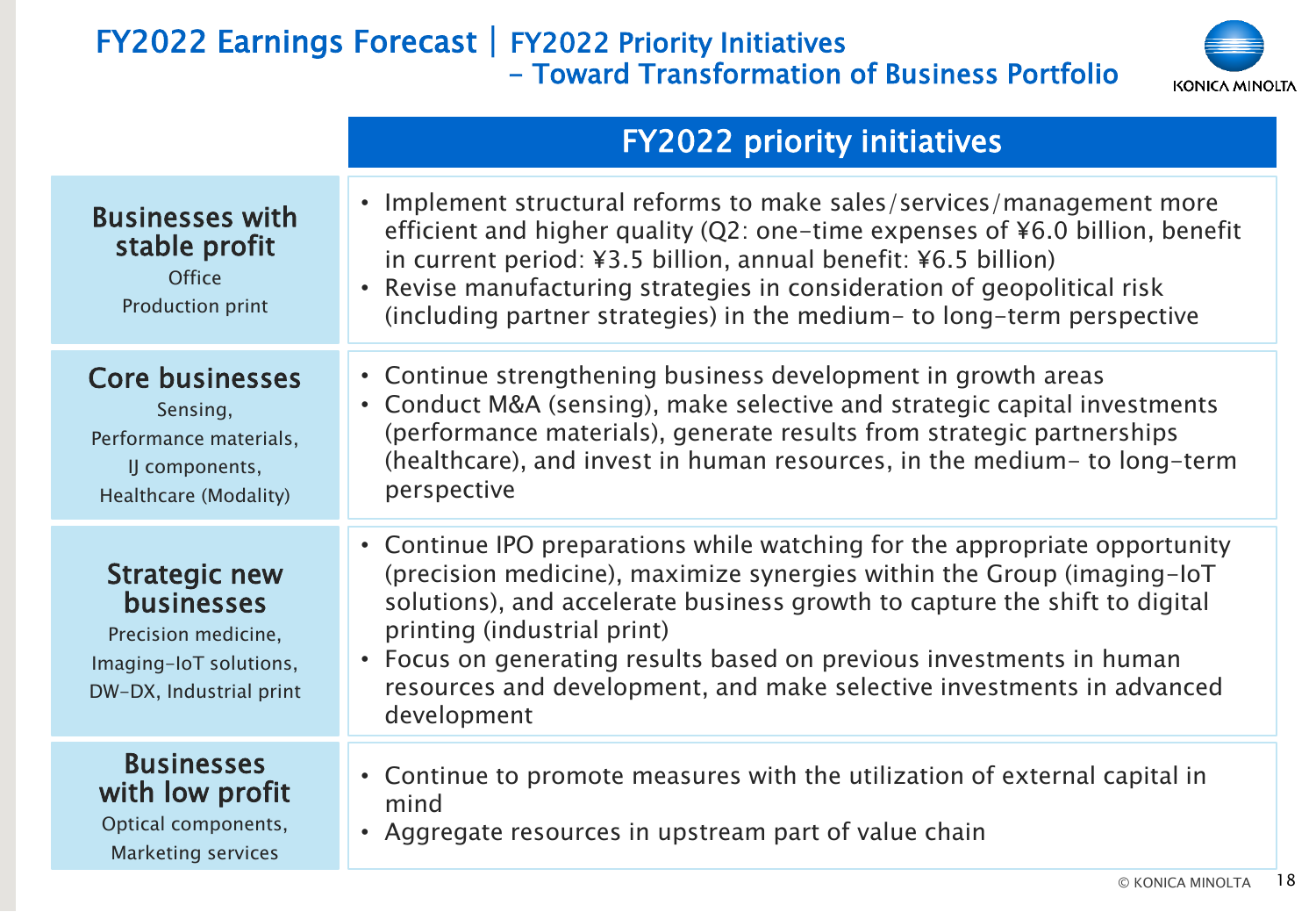# FY2022 Earnings Forecast | Revenue & Operating Profit by Segments

![](_page_18_Picture_1.jpeg)

| <b>Revenue</b>                  | <b>FY2022</b><br><b>Forecast</b> | <b>FY2021</b><br>Result | Change  | Change<br>rate |
|---------------------------------|----------------------------------|-------------------------|---------|----------------|
| Digital Workplace               | 495.0                            | 465.4                   | $+29.6$ | $+6%$          |
| <b>Professional Print</b>       | 210.0                            | 194.7                   | $+15.3$ | $+8%$          |
| <b>Healthcare</b>               | 125.0                            | 109.9                   | $+15.1$ | $+14%$         |
| Industry                        | 150.0                            | 139.2                   | $+10.8$ | $+8%$          |
| Sensing                         | 42.0                             | 42.4                    | $-0.4$  | $-1\%$         |
| <b>Materials and Components</b> | 93.0                             | 84.2                    | $+8.8$  | $+10%$         |
| Imaging-IoT solutions           | 15.0                             | 12.6                    | $+2.4$  | $+19%$         |
| Corporate, etc.                 | 0.0                              | 2.1                     | $-2.1$  | $-100%$        |
| Company overall                 | 980.0                            | 911.4                   | $+68.6$ | $+8%$          |

| <b>Operating profit/OPM</b> | <b>FY2022</b><br><b>Forecast</b> |       | <b>FY2021</b><br>Result |                          | <b>Change</b> | Change<br>rate |
|-----------------------------|----------------------------------|-------|-------------------------|--------------------------|---------------|----------------|
| Digital Workplace           | 3.5                              | 0.7%  | $\triangle$ 6.2         | $\overline{\phantom{0}}$ | $+9.7$        |                |
| <b>Professional Print</b>   | 5.0                              | 2.4%  | 1.0                     | 0.5%                     | $+4.0$        | $+383%$        |
| <b>Healthcare</b>           | $\triangle$ 6.5                  |       | $\triangle$ 20.3        | $\overline{\phantom{m}}$ | $+13.8$       |                |
| Industry                    | 30.0                             | 20.0% |                         | 18.5 13.3%               | $+11.5$       | $+62%$         |
| Corporate, etc.             | $\triangle$ 17.0                 |       | $\triangle$ 15.3        | $\overline{\phantom{m}}$ | $-1.7$        |                |
| Company overall             | 15.0                             | 1.5%  | $\triangle$ 22.3        | $\qquad \qquad -$        | $+37.3$       |                |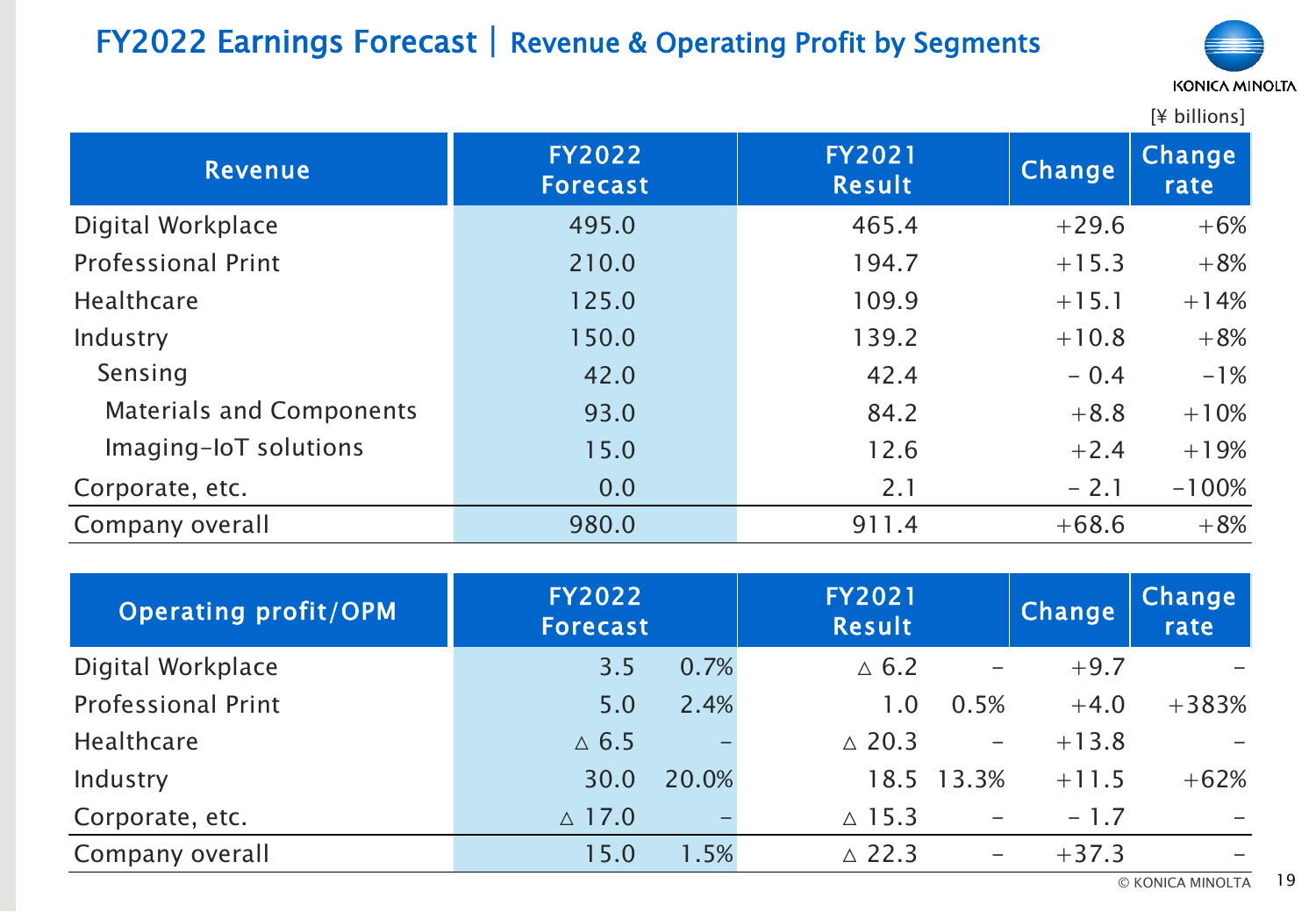![](_page_19_Picture_1.jpeg)

### Dividend Policy of the Company

The Company's basic policy regarding the determination of dividends of surplus, etc., is to endeavor to enhance shareholder returns, with dividends as the foundation, while comprehensively taking into consideration consolidated results, investment in growth areas, cash flows, and other factors. We will make appropriate decisions concerning share buybacks as one of our policies for returning profits, while taking into consideration the financial position of the Company, share price trends, and other factors.

### Dividend Forecast for FY2022

In accordance with the above dividend policy, we expect to reduce the dividend by ¥10/share compared with FY2021 and pay a dividend for FY2022 as follows.

¥20/share (interim dividend of ¥10 and year-end dividend of ¥10)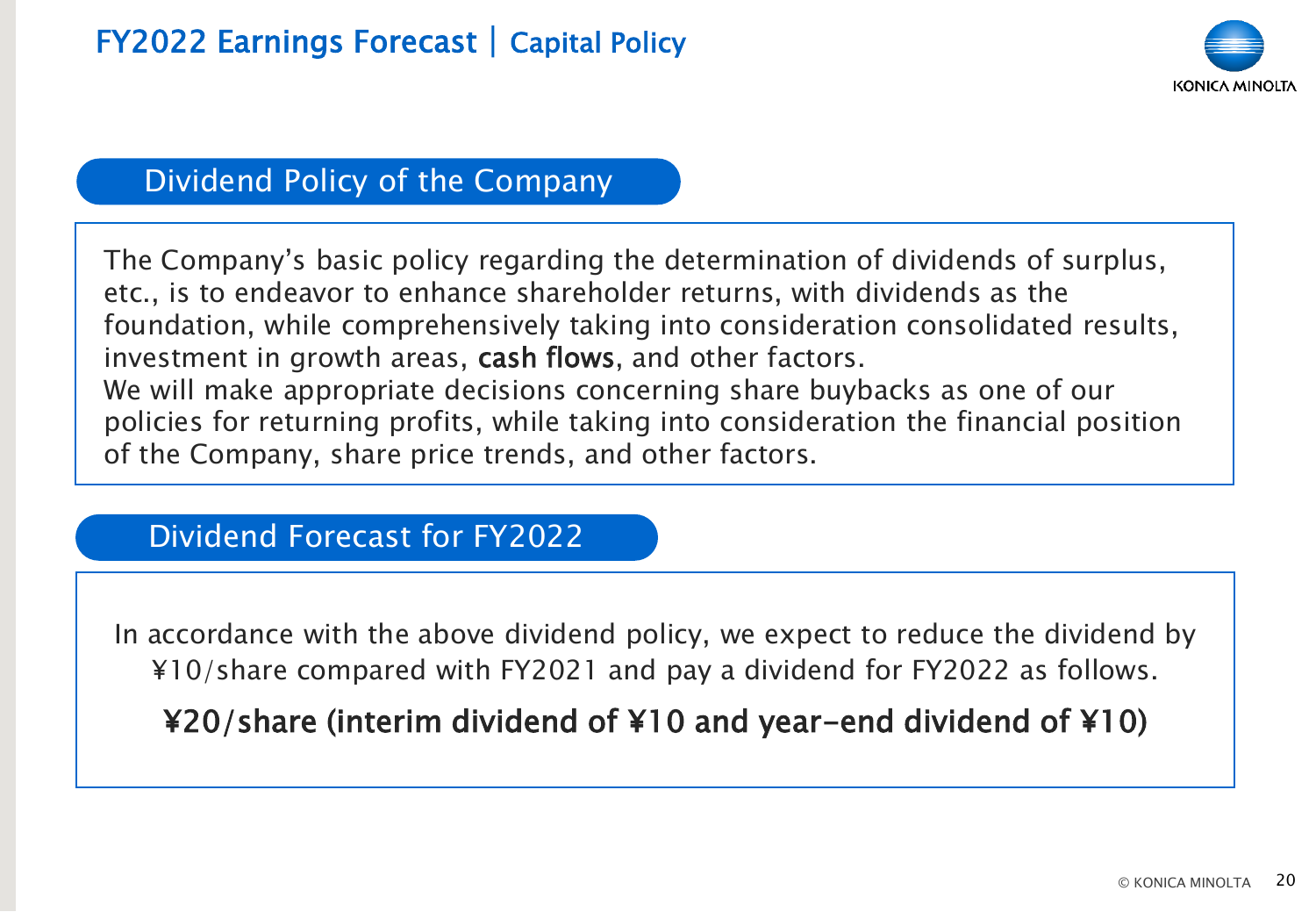![](_page_20_Picture_0.jpeg)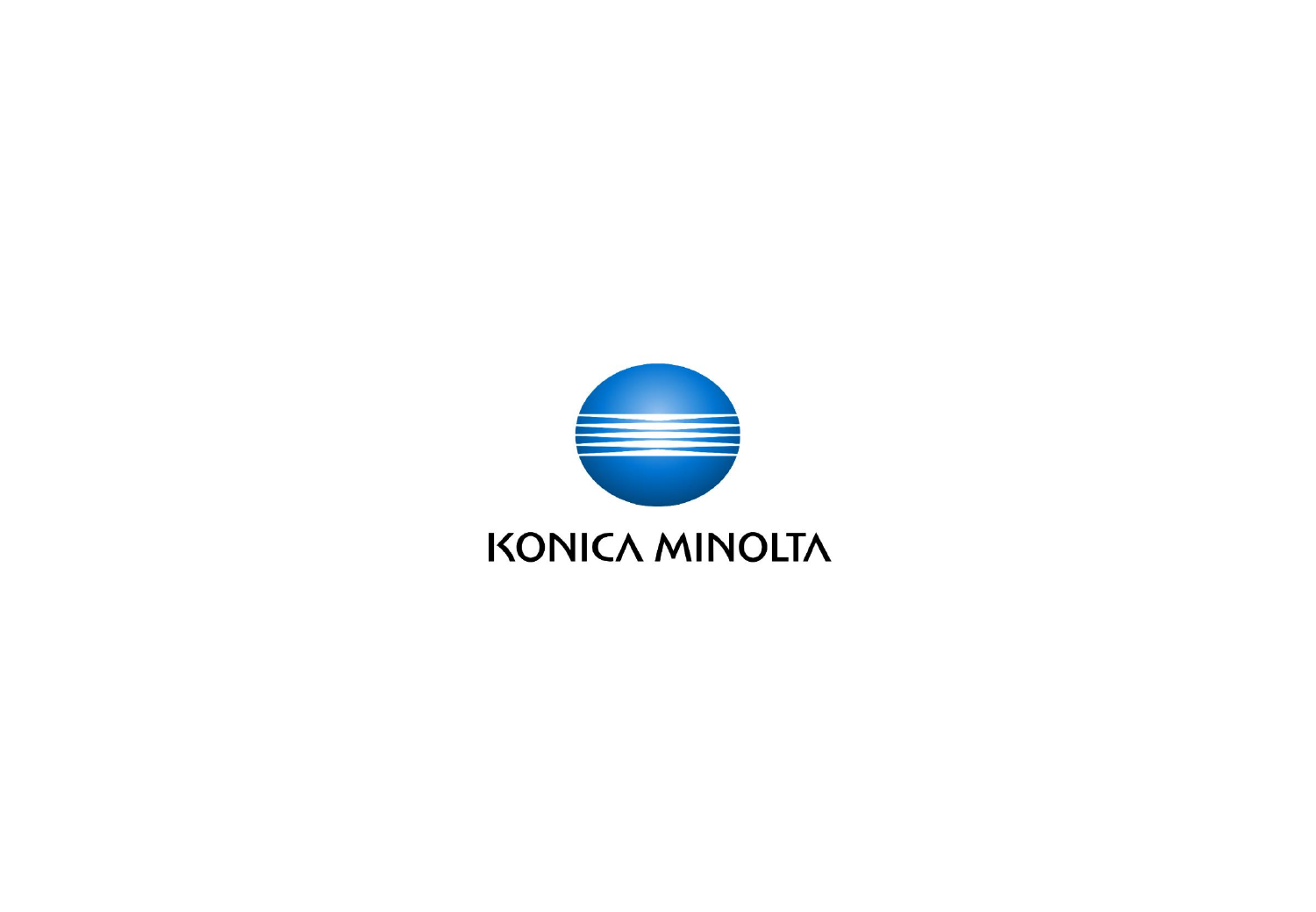![](_page_21_Picture_0.jpeg)

![](_page_21_Picture_1.jpeg)

# Appendix

Giving Shape to Ideas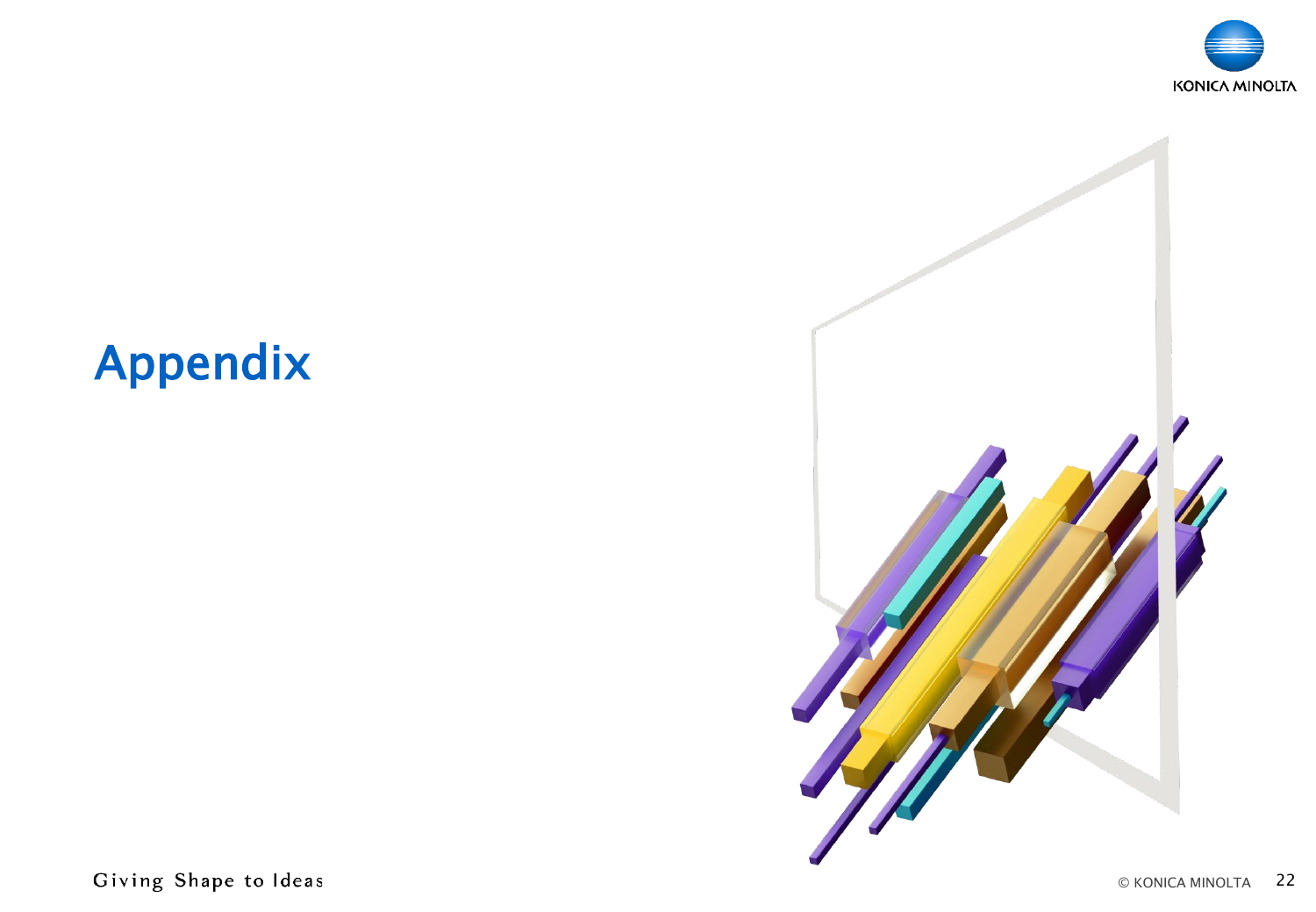## Appendix Financial Result - Overview

![](_page_22_Picture_1.jpeg)

[¥ billions]

|                                                    | FY2021  | <b>FY2020</b> |                          | FY2021  | <b>FY2020</b> |            |
|----------------------------------------------------|---------|---------------|--------------------------|---------|---------------|------------|
|                                                    | 12M     | 12M           | YoY                      | 4Q      | 4Q            | <b>YoY</b> |
| Revenue                                            | 911.4   | 863.4         | $+ 6%$                   | 249.9   | 248.5         | $+1%$      |
| <b>Gross Profit</b>                                | 392.7   | 374.7         | $+5%$                    | 102.6   | 110.4         | $-7%$      |
| Gross Profit ratio                                 | 43.1%   | 43.4%         | $-0.3pt$                 | 41.0%   | 44.4%         | $-3.4pt$   |
| SG & A                                             | 404.9   | 389.7         | $+4%$                    | 104.2   | 100.3         | $+4%$      |
| Other income and costs                             | $-10.1$ | $-1.2$        |                          | $-10.5$ | $-1.8$        |            |
| <b>Operating Profit</b>                            | $-22.3$ | $-16.3$       | -                        | $-12.1$ | 8.3           |            |
| Operating Profit ratio                             |         |               |                          |         | 3.4%          |            |
| Finance income and costs                           | $-1.3$  | $-3.7$        |                          | 0.6     | 0.1           |            |
| Profit before tax                                  | $-23.6$ | $-20.0$       |                          | $-11.5$ | 8.5           |            |
| Profit before tax ratio                            |         |               | $\overline{\phantom{m}}$ |         | 3.4%          |            |
| Profit attributable to owners of the Company       | $-26.1$ | $-15.2$       | $\overline{\phantom{m}}$ | $-12.9$ | 5.4           |            |
| Profit attributable to owners of the Company ratio |         |               | $\overline{\phantom{m}}$ |         | 2.2%          |            |
| EPS [Yen]                                          | $-52.9$ | $-30.7$       |                          | $-26.1$ | 11.0          |            |
| <b>CAPEX</b>                                       | 42.4    | 57.7          |                          | 14.8    | 27.7          |            |
| Depreciation and Amortization Expenses *           | 55.8    | 57.2          |                          | 14.0    | 14.4          |            |
| R&D expenses                                       | 62.7    | 65.0          |                          | 15.5    | 16.5          |            |
| <b>FCF</b>                                         | $-13.6$ | 43.7          |                          | $-3.9$  | 35.9          |            |
| Investment and lending                             | 0.0     | 9.3           |                          | 0.0     | 0.6           |            |
| FOREX [Yen] USD                                    | 112.38  | 106.06        | $+6.32$                  | 116.20  | 105.90        | $+10.30$   |
| <b>EUR</b>                                         | 130.56  | 123.70        | $+6.86$                  | 130.39  | 127.69        | $+2.70$    |

\* Depreciation and amortization expenses:IFRS16 right-of- use assets amortization expenses not included.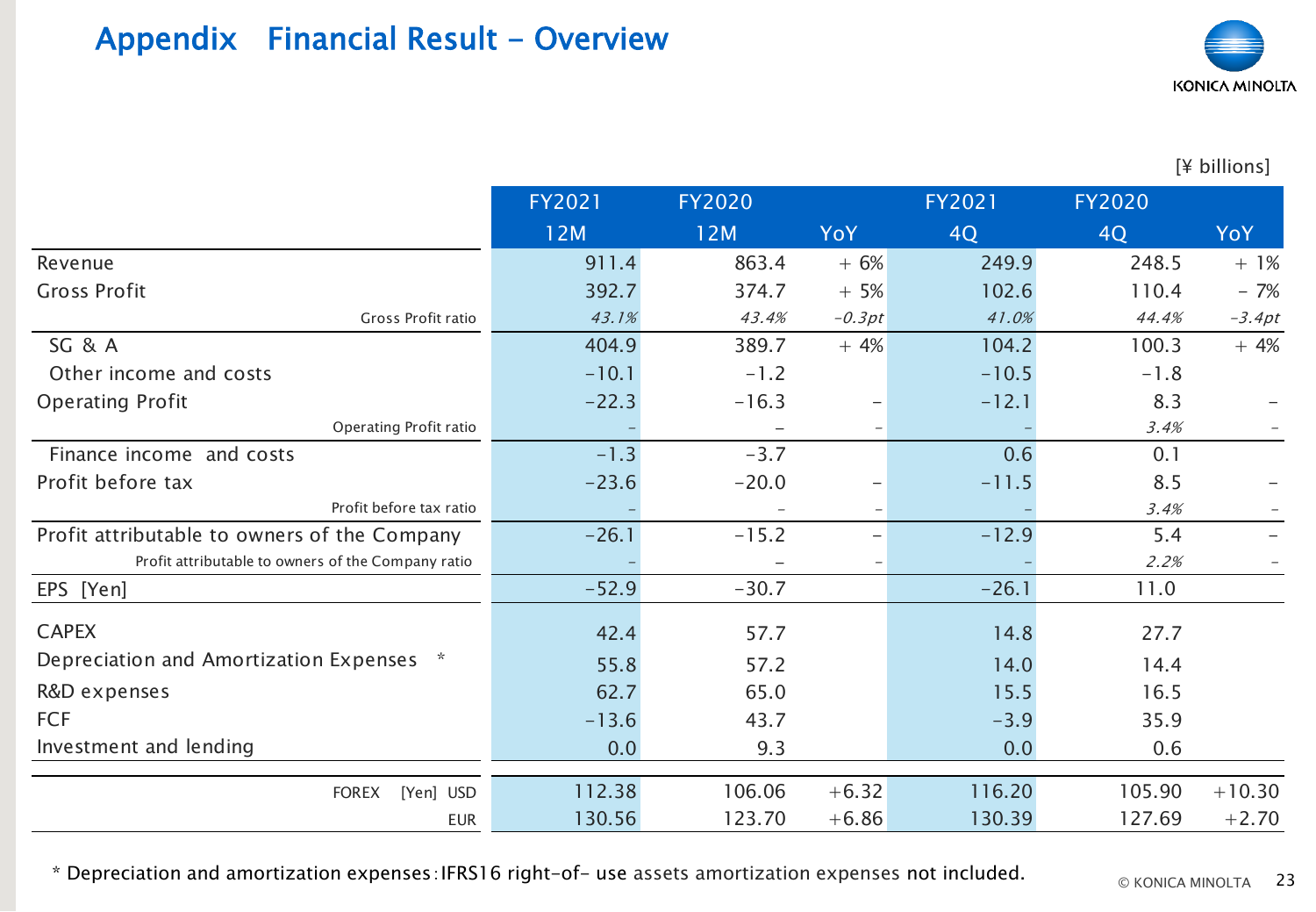## Appendix SG&A-Other Income/ Expenses-Finance Income/Loss

![](_page_23_Picture_1.jpeg)

|                                                     | FY2021 | <b>FY2020</b>            | YoY     | FY2021         | FY2020                   | YoY      |
|-----------------------------------------------------|--------|--------------------------|---------|----------------|--------------------------|----------|
|                                                     | 12M    | 12M                      |         | Q <sub>4</sub> | Q4                       |          |
| SG&A                                                |        |                          |         |                |                          |          |
| Selling expenses - variable                         | 36.4   | 33.8                     | $+2.6$  | 10.8           | 9.2                      | $+1.6$   |
| R&D expenses                                        | 62.7   | 65.0                     | $-2.4$  | 15.5           | 16.5                     | $-1.1$   |
| Personnel expenses                                  | 194.7  | 186.1                    | $+8.6$  | 49.8           | 48.0                     | $+1.8$   |
| Others                                              | 111.1  | 104.8                    | $+6.3$  | 28.2           | 26.5                     | $+1.6$   |
| SG&A total                                          | 404.9  | 389.7                    | $+15.2$ | 104.2          | 100.3                    | $+3.9$   |
| * Forex impact:                                     |        | 15.1bn. (Actual: 0.1bn.) |         |                | 3.8bn. (Actual: 0.1bn.)  |          |
| Other income:                                       |        |                          |         |                |                          |          |
| Other income total                                  | 10.3   | 14.0                     | $-3.8$  | 4.1            | 5.1                      | $-0.9$   |
| Other expenses                                      |        |                          |         |                |                          |          |
| Loss on sales of property, plant and equipment      | 1.9    | 1.4                      | $+0.5$  | 0.4            | 0.5                      | $-0.1$   |
| Impairment losses on property                       | 0.0    | 0.9                      | $-0.8$  | 0.0            | 0.3                      | $-0.2$   |
| Impairment of goodwill                              | 10.9   | $\overline{\phantom{a}}$ | $+10.9$ | 10.9           | $\overline{\phantom{a}}$ | $+10.9$  |
| Business structure improvement costs                | 1.4    | 8.1                      | $-6.7$  | 0.4            | 4.4                      | $-4.0$   |
| Other expenses                                      | 6.2    | 4.9                      | $+1.2$  | 2.9            | 1.7                      | $+1.2$   |
| Other expenses total                                | 20.4   | 15.3                     | $+5.1$  | 14.6           | 6.9                      | $+7.7$   |
| Finance income/loss:                                |        |                          |         |                |                          |          |
| Interest income/Dividends received/Interest expense | $-3.3$ | $-3.8$                   | $+0.5$  | $-1.0$         | $-1.1$                   | $+0.1$   |
| Foreign exchange gain/loss (net)                    | 1.3    | 0.6                      | $+0.7$  | 1.3            | 1.0                      | $+0.4$   |
| Others                                              | 0.7    | $-0.5$                   | $+1.2$  | 0.3            | 0.2                      | $+0.0\,$ |
| Finance income/loss, net                            | $-1.3$ | $-3.7$                   | $+2.4$  | 0.6            | 0.1                      | $+0.5$   |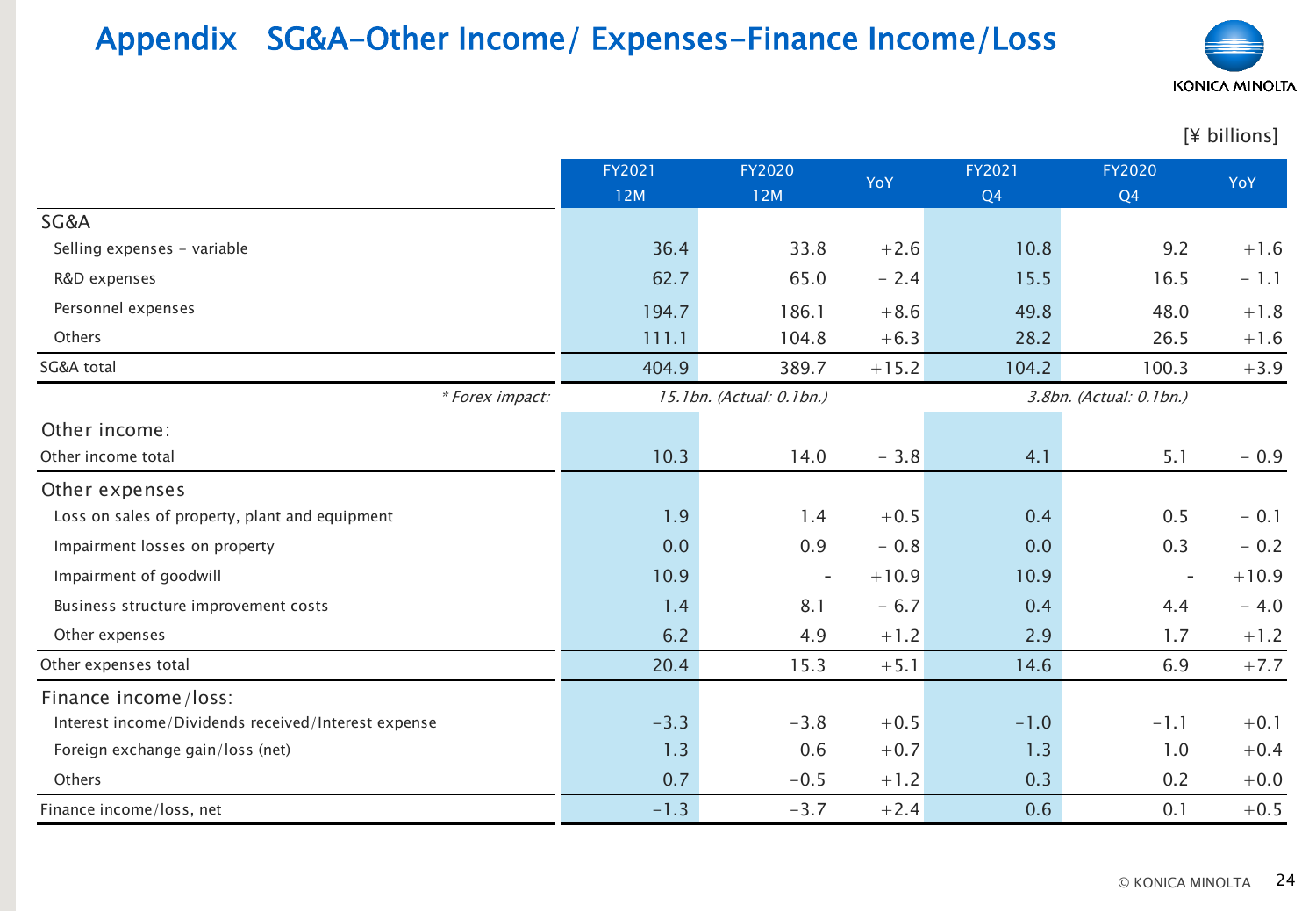# Appendix Operating Profit Analysis

![](_page_24_Picture_1.jpeg)

| Comparison of Y on Y<br>FY21/12M vs. FY20/12M | <b>Digital</b><br>Workplace | Professional<br>Print | Healthcare | Industry | corporate,<br>etc.           | <b>Total</b> |
|-----------------------------------------------|-----------------------------|-----------------------|------------|----------|------------------------------|--------------|
| [Factors]                                     |                             |                       |            |          |                              |              |
| Forex impact                                  | $+3.1$                      | $+2.9$                | $-1.0$     | $+1.0$   | $-0.2$                       | $+5.7$       |
| Sales volume change, and other, net           | $-17.5$                     | $+4.4$                | $-4.5$     | $+13.9$  | $+0.4$                       | $-3.3$       |
| Price change                                  | $+1.9$                      | $-0.3$                | $-0.3$     | $-0.7$   | $\qquad \qquad \blacksquare$ | $+0.6$       |
| SG&A change, net                              | $+4.8$                      | $+3.6$                | $-7.5$     | $-1.6$   | $+0.5$                       | $-0.1$       |
| Other income and expense                      | $+4.2$                      | $-1.8$                | $-0.5$     | $-9.8$   | $-1.1$                       | $-8.9$       |
| [Operating Profit]                            |                             |                       |            |          |                              |              |
| Change, YoY                                   | $-3.5$                      | $+8.9$                | $-13.9$    | $+2.9$   | $-0.4$                       | $-6.0$       |

| Comparison of Y on Y<br>FY21/Q4 vs. FY20/Q4 | <b>Digital</b><br>Workplace | Professional<br>Print | <b>Healthcare</b> | Industry | corporate,<br>etc.       | <b>Total</b> |
|---------------------------------------------|-----------------------------|-----------------------|-------------------|----------|--------------------------|--------------|
| [Factors]                                   |                             |                       |                   |          |                          |              |
| Forex impact                                | $+0.1$                      | $+0.7$                | $-1.0$            | $+0.4$   | $-0.0$                   | $+0.2$       |
| Sales volume change, and other, net         | $-5.7$                      | $-1.0$                | $-8.6$            | $+2.8$   | $-0.1$                   | $-12.7$      |
| Price change                                | $+1.4$                      | $-0.0$                | $-0.2$            | $-0.3$   | $\overline{\phantom{a}}$ | $+0.8$       |
| SG&A change, net                            | $+0.3$                      | $+0.8$                | $-0.5$            | $-0.2$   | $-0.5$                   | $-0.1$       |
| Other income and expense                    | $+3.2$                      | $-0.9$                | $-0.9$            | $-9.6$   | $-0.5$                   | $-8.7$       |
| [Operating Profit]                          |                             |                       |                   |          |                          |              |
| Change, YoY                                 | $-0.7$                      | $-0.4$                | $-11.2$           | $-7.0$   | $-1.2$                   | $-20.5$      |
|                                             |                             |                       |                   |          |                          |              |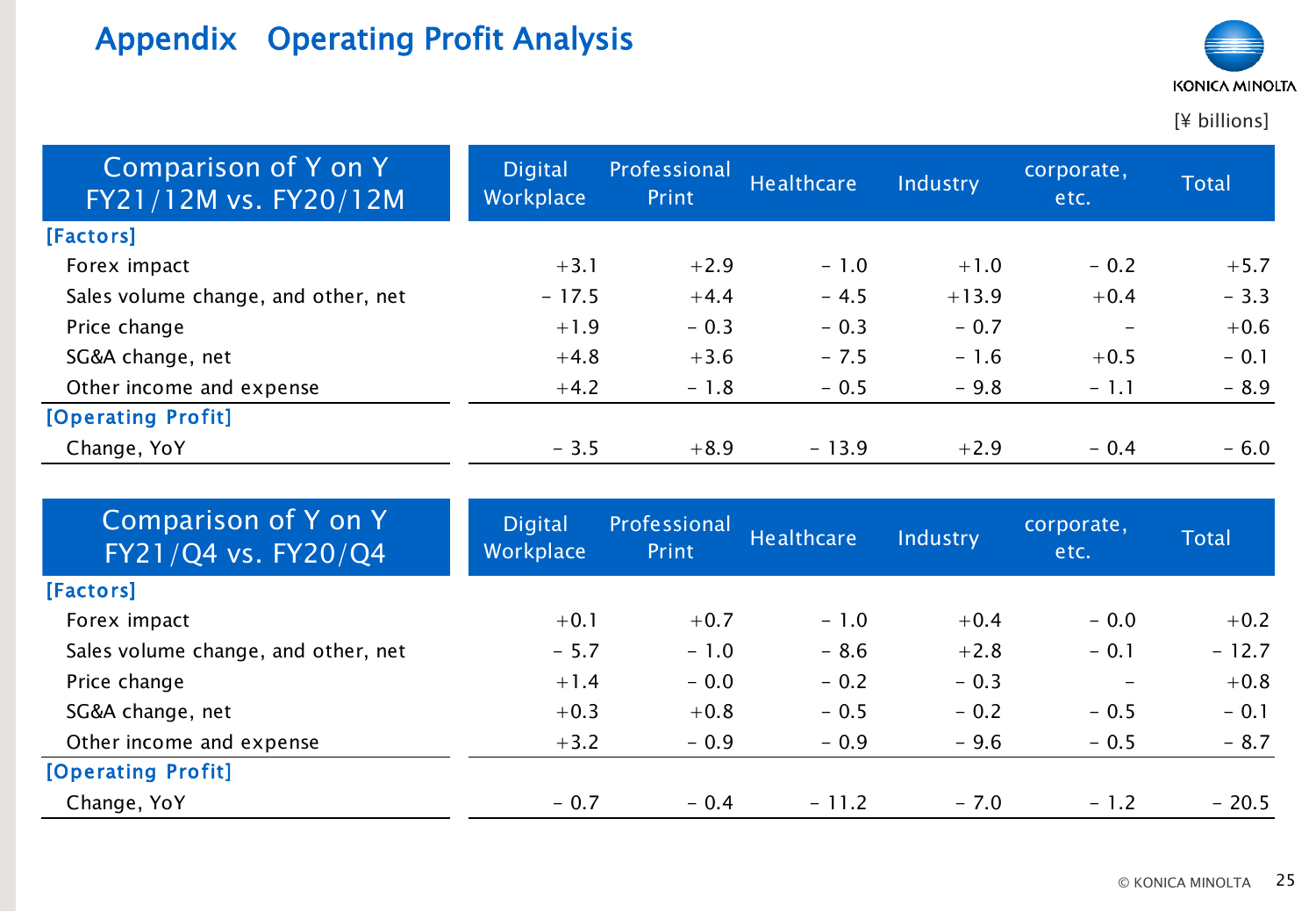# Appendix Consolidated Statements of Financial Position

![](_page_25_Picture_1.jpeg)

|                                 |         |         | Mar 2020 Mar 2021 Mar 2022 |                                  |         |         | Mar 2020 Mar 2021 Mar 2022 |
|---------------------------------|---------|---------|----------------------------|----------------------------------|---------|---------|----------------------------|
| Cash and cash equivalents       | 89.9    | 123.8   | 117.7                      | Trade and other payables         | 162.9   | 185.8   | 182.1                      |
| Trade and other receivables     | 260.9   | 262.8   | 280.2                      | Bonds and borrowings             | 289.3   | 315.3   | 354.3                      |
| Inventories                     | 162.6   | 156.9   | 185.7                      | Lease liabilities                | 114.2   | 95.4    | 94.3                       |
| Other current assets            | 37.8    | 38.4    | 35.3                       | Othe liabilities                 | 176.6   | 152.6   | 145.9                      |
| Total current assets            | 551.2   | 582.0   | 618.9                      | <b>Total liabilities</b>         | 743.0   | 749.0   | 776.6                      |
| Property, plant and equipment   | 309.5   | 292.5   | 287.7                      | Equity attributable to owners of | 523.7   | 539.9   | 549.8                      |
| Goodwill and intangible asseets | 337.8   | 347.5   | 354.1                      | the Company                      |         |         |                            |
| Othe non-current assets         | 78.4    | 77.7    | 77.4                       | Non-controlling interests        | 10.0    | 10.8    | 11.7                       |
| Total non-current assets        | 725.6   | 717.7   | 719.3                      | Total equity                     | 533.8   | 550.7   | 561.5                      |
| <b>Total assets</b>             | 1,276.8 | 1,299.8 | 1,338.1                    | Total liabilities and equity     | 1,276.8 | 1,299.8 | 1,338.1                    |

|                                        |      |      | Mar 2020 Mar 2021 Mar 2022 |
|----------------------------------------|------|------|----------------------------|
| Equity ratio (%)                       | 41.0 | 41.5 | 41.1                       |
| Equity ratio<br>for company rating (%) | 44.9 | 45.3 | 44.8                       |
| $D/E$ ratio                            | 0.77 | 0.76 | 0.82                       |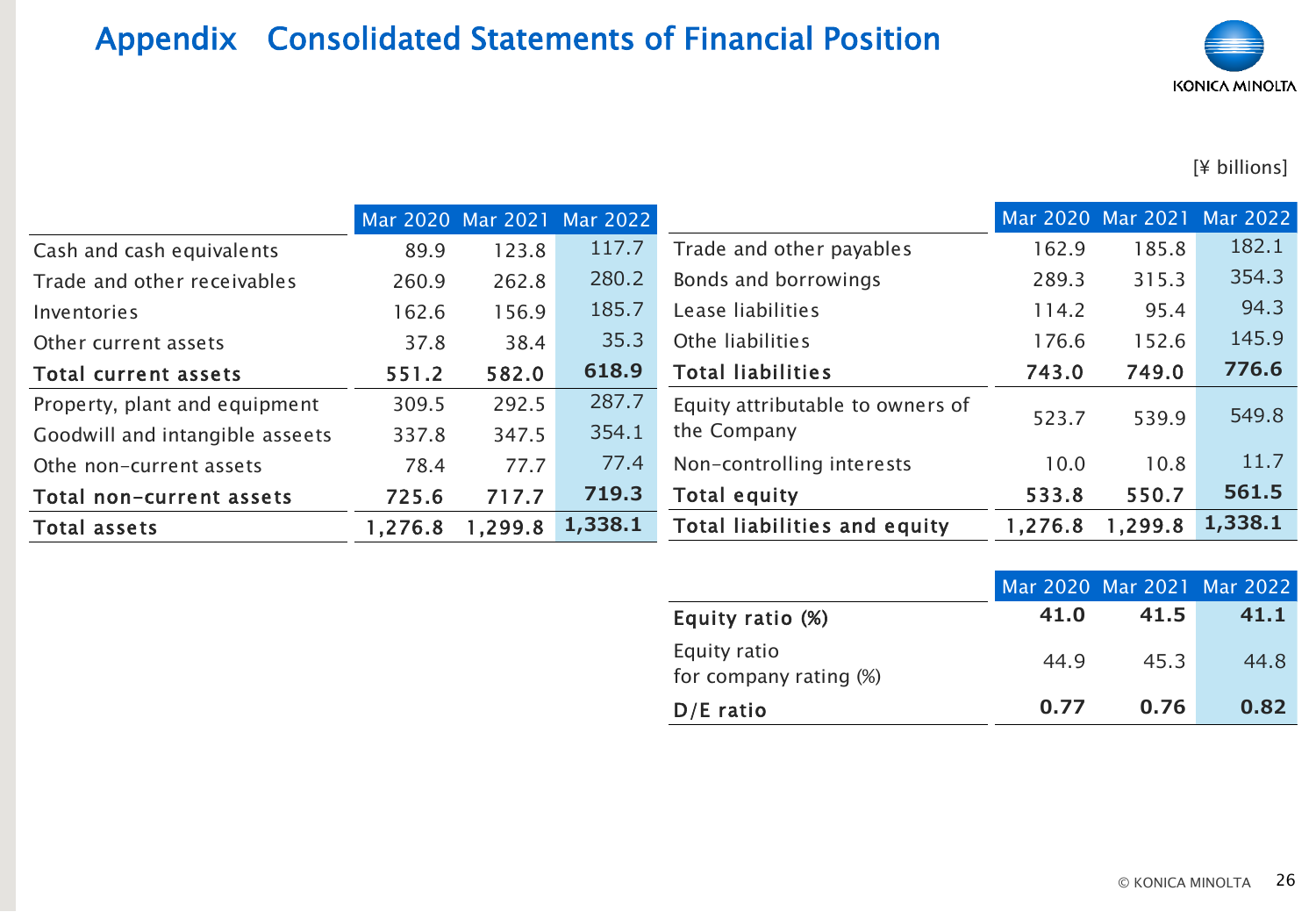#### Appendix Consolidated Financial Statements **|** Consolidated Statements of Cash Flows

![](_page_26_Picture_1.jpeg)

|                                                        |         | FY1912M FY2012M FY2112M |         |
|--------------------------------------------------------|---------|-------------------------|---------|
| Profit (loss) before tax                               | 0.3     | $-20.0$                 | $-23.6$ |
| Depreciation and amortization<br>expenses              | 77.1    | 77.6                    | 75.8    |
| (Increase) decrease in trade and<br>other receivables  | $-0.2$  | 14.9                    | 4.0     |
| (Increase) decrease in inventories                     | $-23.2$ | 13.8                    | $-17.3$ |
| Increase (decrease) in trade and<br>other payables     | $-4.8$  | $-4.8$                  | 2.1     |
| <b>Othes</b>                                           | $-19.0$ | $-3.4$                  | $-3.5$  |
| Cash flows from operating<br>activities                | 30.1    | 78.1                    | 37.4    |
| Purchase of property, plant and<br>equipment           | $-36.6$ | $-25.7$                 | $-41.3$ |
| Purchase of intangible assets                          | $-12.9$ | $-14.5$                 | $-19.8$ |
| Purchase of investments in<br>subsidiaries             | $-6.4$  | $-5.1$                  |         |
| Others                                                 | 5.9     | 10.9                    | 10.0    |
| Net cash provided by (used in)<br>investing activities | $-50.0$ | $-34.3$                 | $-51.0$ |
| Free cash flows                                        | $-19.9$ | 43.7                    | $-13.6$ |

![](_page_26_Figure_4.jpeg)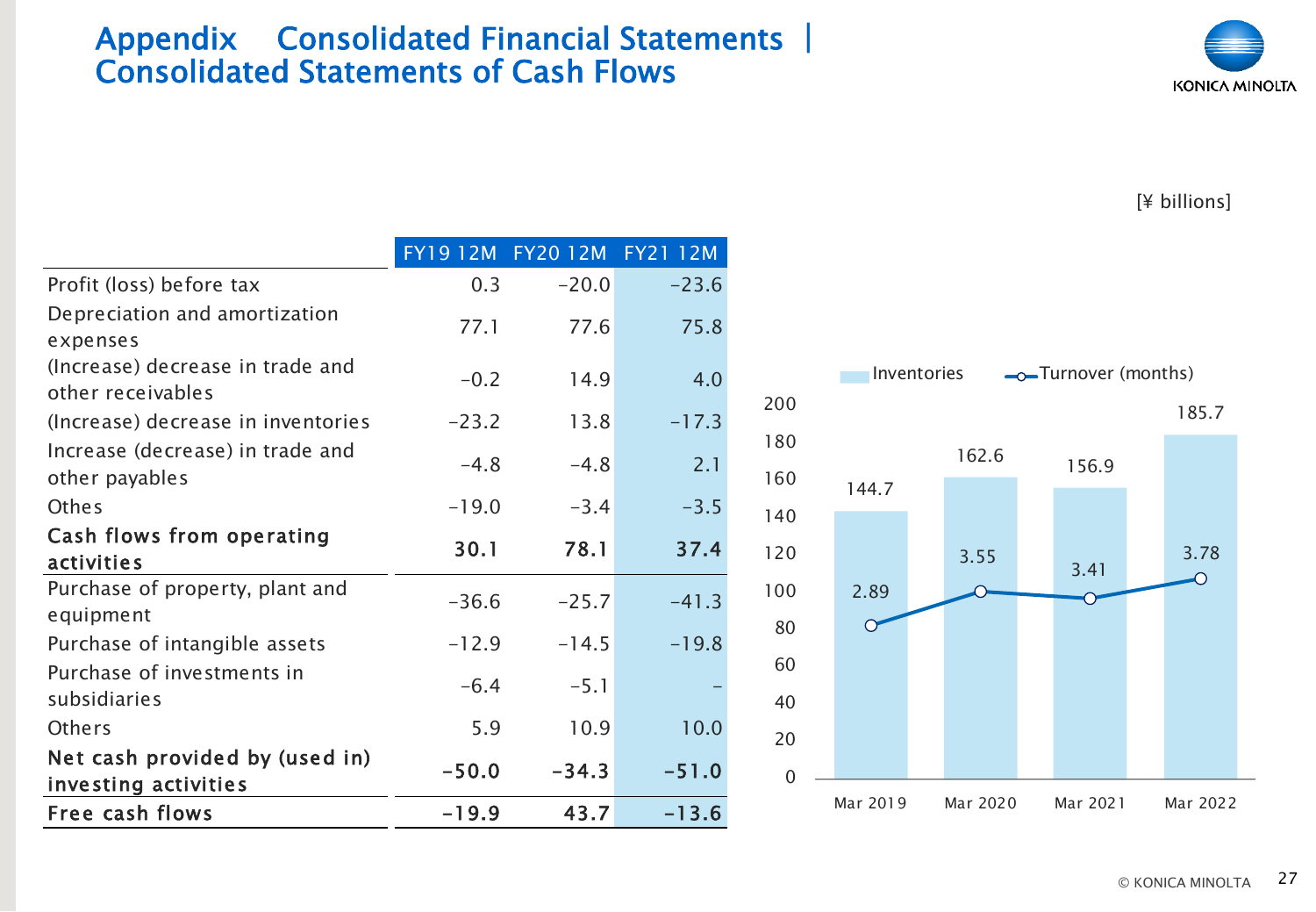#### Appendix Consolidated Financial Statements**|** Quarterly Cash Flow from Operating Activities

![](_page_27_Picture_1.jpeg)

![](_page_27_Figure_3.jpeg)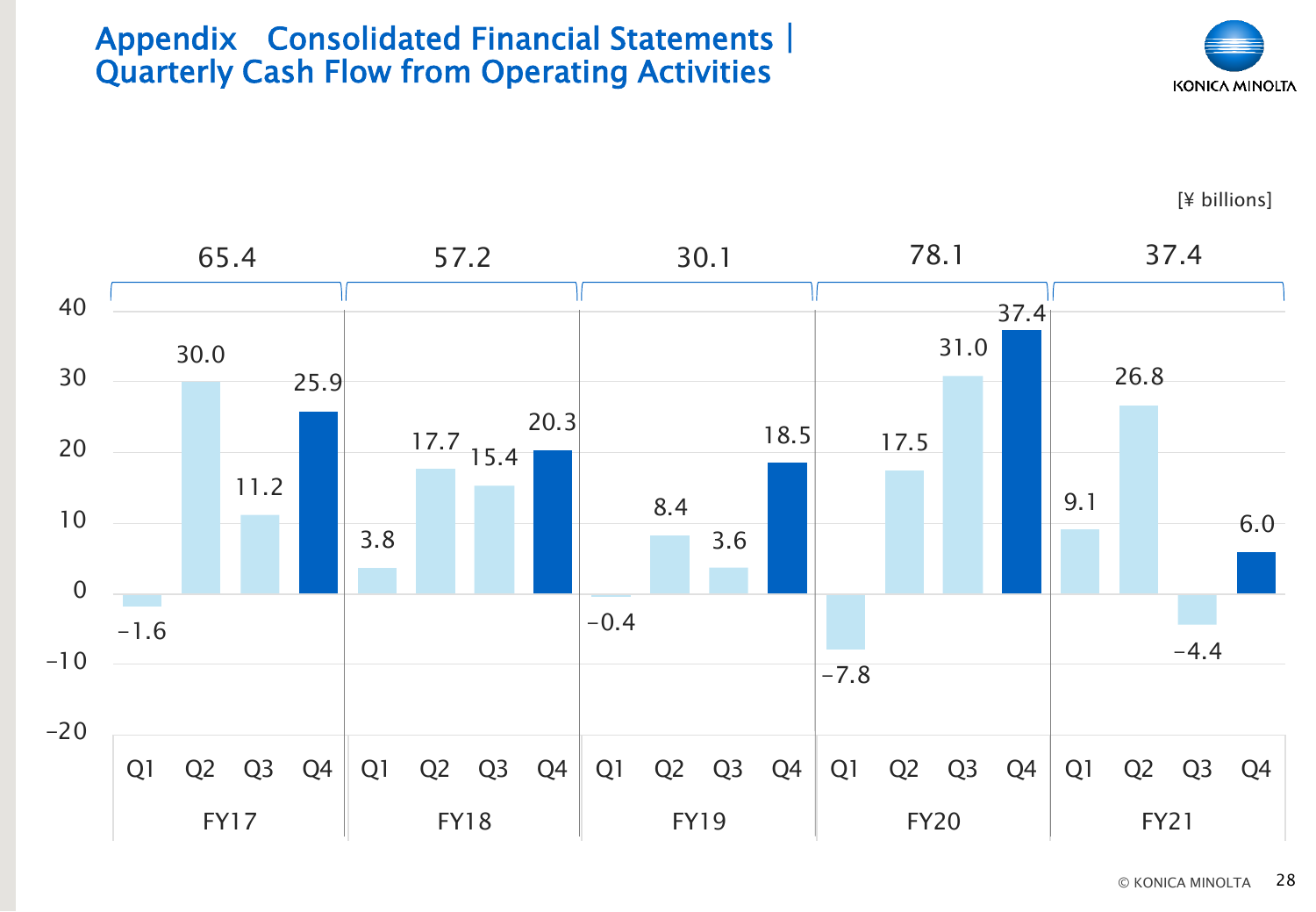### Appendix FOREX Impact on Revenue and Operating Profit

![](_page_28_Picture_1.jpeg)

[FOREX:¥] [Impact, Sensitivity: ¥ billions]

|                             | <b>FY20</b> | <b>FY21</b> | <b>YoY Impact</b> |           | FX Sensitivity*2 |           |
|-----------------------------|-------------|-------------|-------------------|-----------|------------------|-----------|
|                             | 12M         | 12M         | Revenue           | <b>OP</b> | Revenue          | <b>OP</b> |
| <b>USD</b>                  | 106.06      | 112.38      | $+16.4$           | $-1.7$    | $+2.7$           | $-0.3$    |
| <b>EUR</b>                  | 123.70      | 130.56      | $+10.2$           | $+4.5$    | $+1.5$           | $+0.4$    |
| <b>GBP</b>                  | 138.68      | 153.56      | $+3.0$            | $-0.1$    | $+0.2$           | $+0.1$    |
| European Currency*1         |             |             | $+14.6$           | $+4.3$    | $+2.0$           | $+0.6$    |
| <b>CNY</b>                  | 15.67       | 17.51       | $+6.1$            | $+2.2$    | $+3.3$           | $+1.3$    |
| Other                       |             |             | $+4.6$            | $+1.0$    |                  |           |
| Exchange contract<br>effect |             |             | $-0.1$            | $-0.1$    |                  |           |
| Total                       |             |             | $+41.6$           | $+5.7$    |                  |           |

\*1 European currency: Currencies used in Europe including EUR/GBP

\*2 FOREX Sensitivity: FOREX impact at ¥1 change (annual)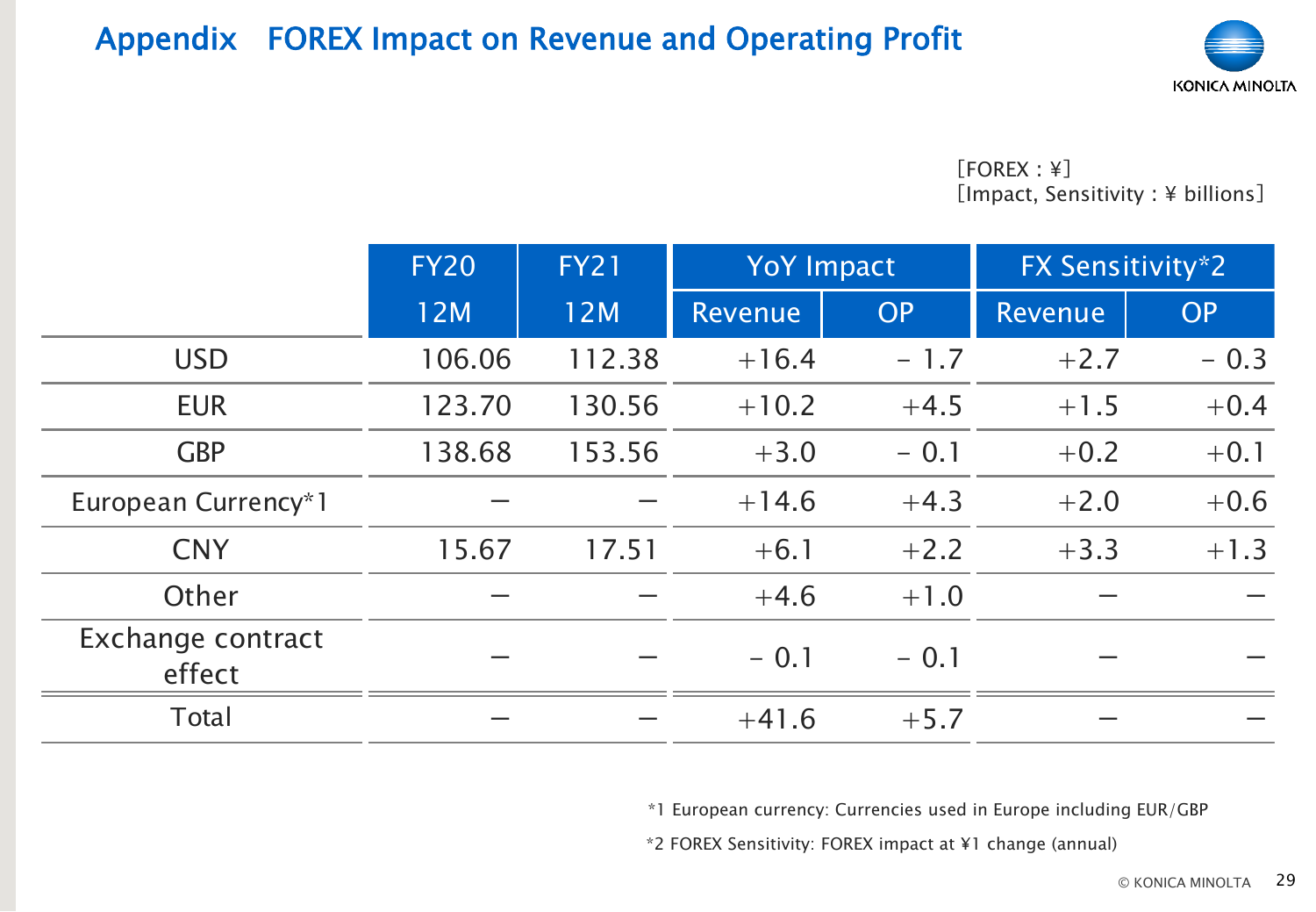# Appendix Quarterly Financial Results : Segments

![](_page_29_Picture_1.jpeg)

| <b>Appendix</b>                    | <b>Quarterly Financial Results: Segments</b> |                |                |                |       |                |                |                |                |            |                |                |                |                |        |
|------------------------------------|----------------------------------------------|----------------|----------------|----------------|-------|----------------|----------------|----------------|----------------|------------|----------------|----------------|----------------|----------------|--------|
|                                    |                                              |                |                |                |       |                |                |                |                |            |                |                |                | KONICA MINOLT/ |        |
|                                    |                                              |                |                |                |       |                |                |                |                |            |                |                |                | [¥ billions]   |        |
|                                    |                                              |                | <b>FY19</b>    |                |       |                |                | <b>FY20</b>    |                |            |                |                | <b>FY21</b>    |                |        |
| [Revenue]                          | Q <sub>1</sub>                               | Q <sub>2</sub> | Q <sub>3</sub> | Q <sub>4</sub> | 12M   | Q <sub>1</sub> | Q <sub>2</sub> | Q <sub>3</sub> | Q <sub>4</sub> | 12M        | Q <sub>1</sub> | Q <sub>2</sub> | Q <sub>3</sub> | Q <sub>4</sub> | 12M    |
| Digital Workplace Business         | 135.0                                        | 139.1          | 139.5          | 135.4          | 549.0 | 94.6           | 116.7          | 125.0          | 128.9          | 465.2      | 121.2          | 104.9          | 107.6          | 131.7          | 465.4  |
| Office                             | 116.4                                        | 120.9          | 119.6          | 116.6          | 473.5 | 78.3           | 98.2           | 104.2          | 107.9          | 388.6      | 102.9          | 85.5           | 87.7           | 108.8          | 385.0  |
| $DW-DX$                            | 18.5                                         | 18.2           | 19.9           | 18.8           | 75.5  | 16.3           | 18.5           | 20.8           | 21.1           | 76.7       | 18.2           | 19.4           | 19.9           | 22.9           | 80.5   |
| <b>Professional Print Business</b> | 50.6                                         | 52.7           | 55.4           | 51.4           | 210.1 | 31.8           | 41.7           | 45.3           | 50.8           | 169.6      | 47.9           | 45.6           | 47.4           | 53.8           | 194.7  |
| Production print                   | 34.2                                         | 35.4           | 37.5           | 33.5           | 140.6 | 20.4           | 27.1           | 29.5           | 32.7           | 109.8      | 30.3           | 29.2           | 30.6           | 33.2           | 123.3  |
| Industrial print                   | 3.8                                          | 5.8            | 5.1            | 6.0            | 20.6  | 2.9            | 4.3            | 4.8            | 6.3            | 18.4       | 5.9            | 6.2            | 6.1            | 8.5            | 26.7   |
| Marketing services                 | 12.6                                         | 11.5           | 12.8           | 11.9           | 48.8  | 8.4            | 10.2           | 11.0           | 11.7           | 41.4       | 11.7           | 10.2           | 10.8           | 12.1           | 44.7   |
| <b>Healthcare Business</b>         | 25.9                                         | 33.8           | 25.9           | 33.0           | 118.5 | 20.5           | 24.9           | 28.2           | 35.5           | 109.1      | 25.2           | 31.0           | 28.2           | 25.6           | 109.9  |
| Healthcare                         | 18.6                                         | 26.4           | 18.1           | 24.7           | 87.9  | 16.4           | 19.1           | 20.0           | 27.9           | 83.4       | 17.2           | 22.6           | 20.3           | 26.2           | 86.3   |
| Precision medicine                 | 7.2                                          | 7.4            | 7.7            | 8.3            | 30.6  | 4.1            | 5.9            | 8.2            | 7.6            | 25.7       | 8.0            | 8.4            | 7.9            | $-0.7$         | 23.6   |
| <b>Industry Business</b>           | 30.0                                         | 29.8           | 28.5           | 28.9           | 117.2 | 26.1           | 27.9           | 31.5           | 32.8           | 118.2      | 35.2           | 33.3           | 32.8           | 37.9           | 139.2  |
| Sensing                            | 6.6                                          | 6.7            | 7.3            | 7.0            | 27.5  | 7.1            | 7.6            | 8.0            | 9.6            | 32.3       | 12.2           | 9.7            | 9.3            | 11.2           | 42.4   |
| Materials and Components           | 21.0                                         | 20.5           | 18.9           | 18.5           | 78.8  | 16.1           | 17.6           | 20.5           | 19.6           | 73.7       | 20.5           | 20.8           | 20.5           | 22.5           | 84.2   |
| Imaging-IoT solutions              | 2.5                                          | 2.7            | 2.3            | 3.4            | 10.9  | 2.9            | 2.8            | 3.0            | 3.5            | 12.2       | 2.6            | 2.9            | 2.9            | 4.2            | 12.6   |
| Corporate etc.                     | 0.3                                          | 0.3            | 0.3            | 0.5            | 1.3   | 0.2            | 0.3            | 0.2            | 0.5            | 1.3        | 0.3            | 0.4            | 0.5            | 1.0            | 2.1    |
| Company overall                    | 241.7                                        | 255.7          | 249.5          | 249.1          | 996.1 | 173.2          | 211.5          | 230.2          | 248.5          | 863.4      | 229.9          | 215.2          | 216.4          | 249.9          | 911.4  |
| <b>[Operating Profit]</b>          | Q <sub>1</sub>                               | Q <sub>2</sub> | Q <sub>3</sub> | Q <sub>4</sub> | 12M   | Q <sub>1</sub> | Q <sub>2</sub> | Q <sub>3</sub> | Q <sub>4</sub> | <b>12M</b> | Q1             | Q <sub>2</sub> | Q <sub>3</sub> | Q <sub>4</sub> | 12M    |
| Digital Workplace Business         | 5.5                                          | 7.8            | 4.3            | 0.1            | 17.7  | $-9.6$         | 0.3            | 3.1            | 3.5            | $-2.7$     | 1.1            | $-5.4$         | $-4.6$         | 2.8            | $-6.2$ |

| [Operating Profit]                 |        | 32                       |        | Q4     | 12M     | IQ I    | Q <sub>2</sub> | IQ3    | Q4,    | 12M     |        |        | Q3         |         | 12M     |
|------------------------------------|--------|--------------------------|--------|--------|---------|---------|----------------|--------|--------|---------|--------|--------|------------|---------|---------|
| Digital Workplace Business         | 5.5    | .8                       | 4.3    |        | 17.7    | -9.6    | 0.3            | 3. I   | 3.5    | $-2.1$  | 1.1    | $-5.4$ | $-4.6$     | 2.8     | $-6.2$  |
| <b>Professional Print Business</b> |        | .0                       | 2.9    | $-0.7$ | 4.4     | $-7.$   | $-1.7$         | 0.0    | 0.9    | $-7.9$  | 1.0    | 0.5    | 0.1<br>- 1 | 0.5     | .0      |
| Healthcare Business                | $-2.1$ | $\overline{\phantom{0}}$ | $-0.4$ | $-0.6$ | $-4.4$  | $-4.7$  | $-1.8$         | $-0.5$ | 0.7    | $-6.4$  | -3.2   | $-2.1$ | $-4.5$     | $-10.5$ | $-20.3$ |
| <b>Industry Business</b>           | 3.2    |                          | 4.2    | 3.2    | 14.4    | 2.8     | 2.2            | 4.8    | 5.8    | l 5.6   | 8.0    | 6.5    | 5.2        | $-1.2$  | 18.5    |
| Corporate etc.                     | $-7.0$ | $-6.5$                   | $-59$  | $-45$  | $-23.9$ | $-4.$   | $-4.2$         | $-4.0$ | $-2.6$ | $-14.9$ | $-3.7$ | $-4.2$ | $-3.7$     | -3.,    | $-15.3$ |
| Company overall                    | 0.6    | 4.9                      |        | $-2.4$ | 8.2     | $-22.6$ | $-5.2$         | 3.3    | 8.3    | $-16.3$ | 3.1    | $-4.7$ | $-8.6$     | $-12.1$ | $-22.3$ |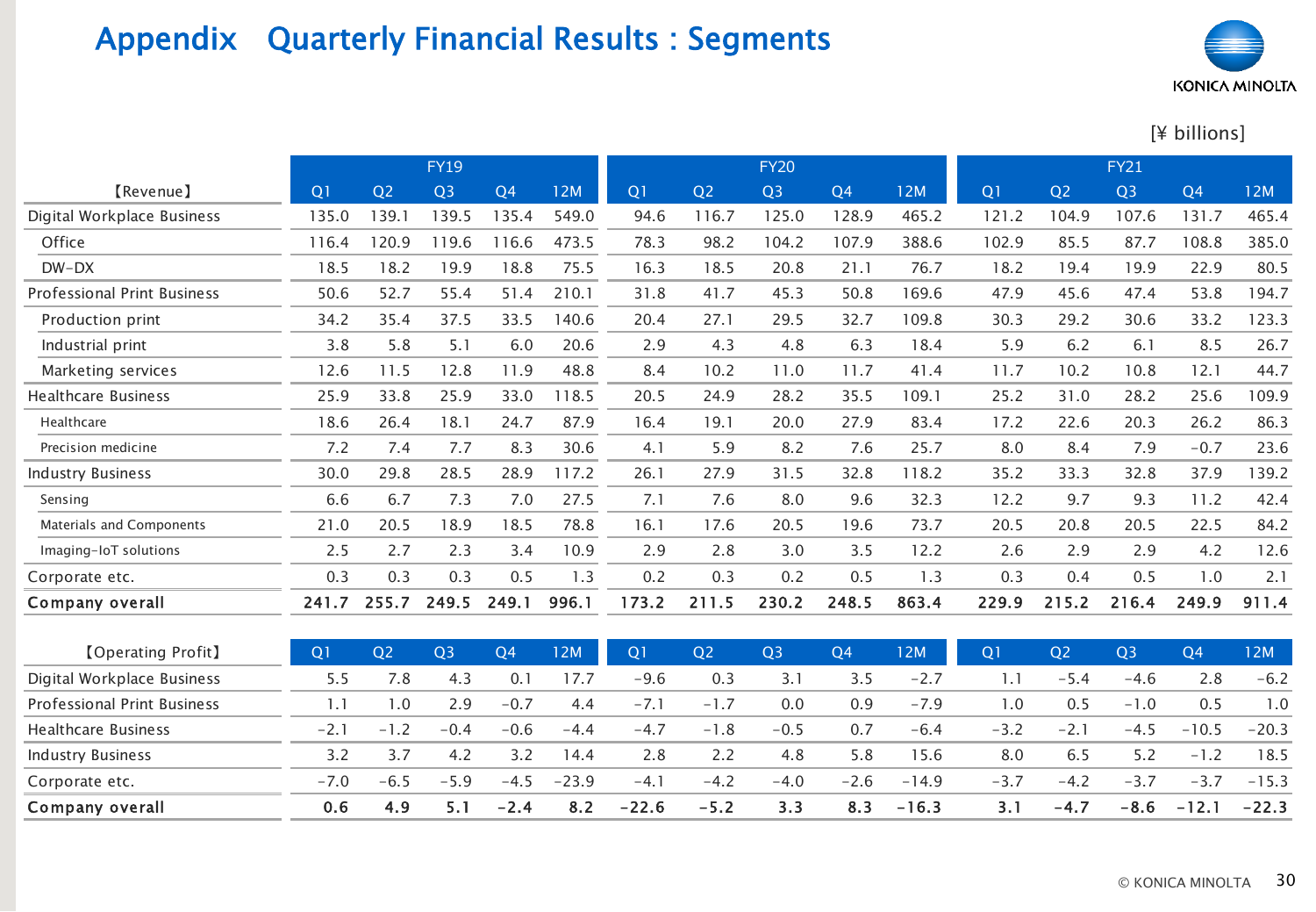# Appendix Quarterly Financial Results : Industry Business

![](_page_30_Picture_1.jpeg)

|                                 |                |                | <b>FY19</b>    |                |       |                |                | <b>FY20</b>    |                |       |                |                | <b>FY21</b>    |                |       |
|---------------------------------|----------------|----------------|----------------|----------------|-------|----------------|----------------|----------------|----------------|-------|----------------|----------------|----------------|----------------|-------|
| [Revenue]                       | Q <sub>1</sub> | Q <sub>2</sub> | Q <sub>3</sub> | Q <sub>4</sub> | 12M   | Q <sub>1</sub> | Q <sub>2</sub> | Q <sub>3</sub> | Q <sub>4</sub> | 12M   | Q <sub>1</sub> | Q <sub>2</sub> | Q <sub>3</sub> | Q <sub>4</sub> | 12M   |
| <b>Industry Business</b>        |                | 30.0 29.8      |                | 28.5 28.9      | 117.2 | 26.1           | 27.9           | 31.5           | 32.8           | 118.2 | 35.2           | 33.3           | 32.8           | 37.9           | 139.2 |
| Sensing                         | 6.6            | 6.7            | 7.3            | 7.0            | 27.5  | 7.1            | 7.6            | 8.0            | 9.6            | 32.3  | 12.2           | 9.7            | 9.3            | 11.2           | 42.4  |
| <b>Materials and Components</b> |                | 21.0 20.5      | 18.9 18.5      |                | 78.8  | 16.1           | 17.6           | 20.5           | 19.6           | 73.7  | 20.5           | 20.8           |                | 20.5 22.5      | 84.2  |
| Performance materials           | 12.0           | 11.3           | 10.2           | 10.8           | 44.3  | 9.8            | 11.6           | 13.3           | 12.0           | 46.8  | 13.2           | 12.8           | 12.7           | 13.6           | 52.2  |
| Optical components              | 4.8            | 5.3            | 5.2            | 4.4            | 19.7  | 3.8            | 3.2            | 4.0            | 3.6            | 14.5  | 3.8            | 4.4            | 4.2            | 4.8            | 17.2  |
| Il components                   | 4.2            | 3.9            | 3.5            | 3.2            | 14.8  | 2.5            | 2.8            | 3.2            | 4.0            | 12.5  | 3.5            | 3.6            | 3.6            | 4.1            | 14.8  |
| Imaging-IoT solutions           | 2.5            | 2.7            | 2.3            | 3.4            | 10.9  | 2.9            | 2.8            | 3.0            | 3.5            | 12.2  | 2.6            | 2.9            | 2.9            | 4.2            | 12.6  |
| Imaging-IoT solutions           | 1.9            | 2.0            | 1.6            | 2.2            | 7.6   | 2.7            | 2.3            | 2.0            | 2.0            | 9.0   | 2.3            | 2.4            | 2.1            | 2.1            | 8.8   |
| Visual solutions                | 0.6            | 0.8            | 0.7            | 1.2            | 3.3   | 0.2            | 0.4            | 1.0            | 1.6            | 3.2   | 0.3            | 0.5            | 0.8            | 2.2            | 3.9   |
|                                 |                |                |                |                |       |                |                |                |                |       |                |                |                |                |       |
|                                 |                |                |                |                |       |                |                |                |                |       |                |                |                |                |       |
| <b>[Operating Profit]</b>       | Q1             | Q <sub>2</sub> | Q3             | Q <sub>4</sub> | 12M   | Q <sub>1</sub> | Q <sub>2</sub> | Q <sub>3</sub> | Q <sub>4</sub> | 12M   | Q1             | Q <sub>2</sub> | Q <sub>3</sub> | Q <sub>4</sub> | 12M   |
| <b>Industry Business</b>        | 3.2            | 3.7            | 4.2            | 3.2            | 14.4  | 2.8            | 2.2            | 4.8            | 5.8            | 15.6  | 8.0            | 6.5            | 5.2            | $-1.2$         | 18.5  |

| (Operating<br>・Profit,   |  | O3         | - O4      | 12M | $\overline{O}$ | O <sub>2</sub> | O <sub>3</sub> | Q4 | 12M                                          | O <sub>2</sub> | O3 |      |
|--------------------------|--|------------|-----------|-----|----------------|----------------|----------------|----|----------------------------------------------|----------------|----|------|
| <b>Industry Business</b> |  | $\sqrt{a}$ | $\prec$ ) |     |                |                |                |    | $14.4$ 2.8 2.2 4.8 5.8 15.6 8.0 6.5 5.2 -1.2 |                |    | 18.5 |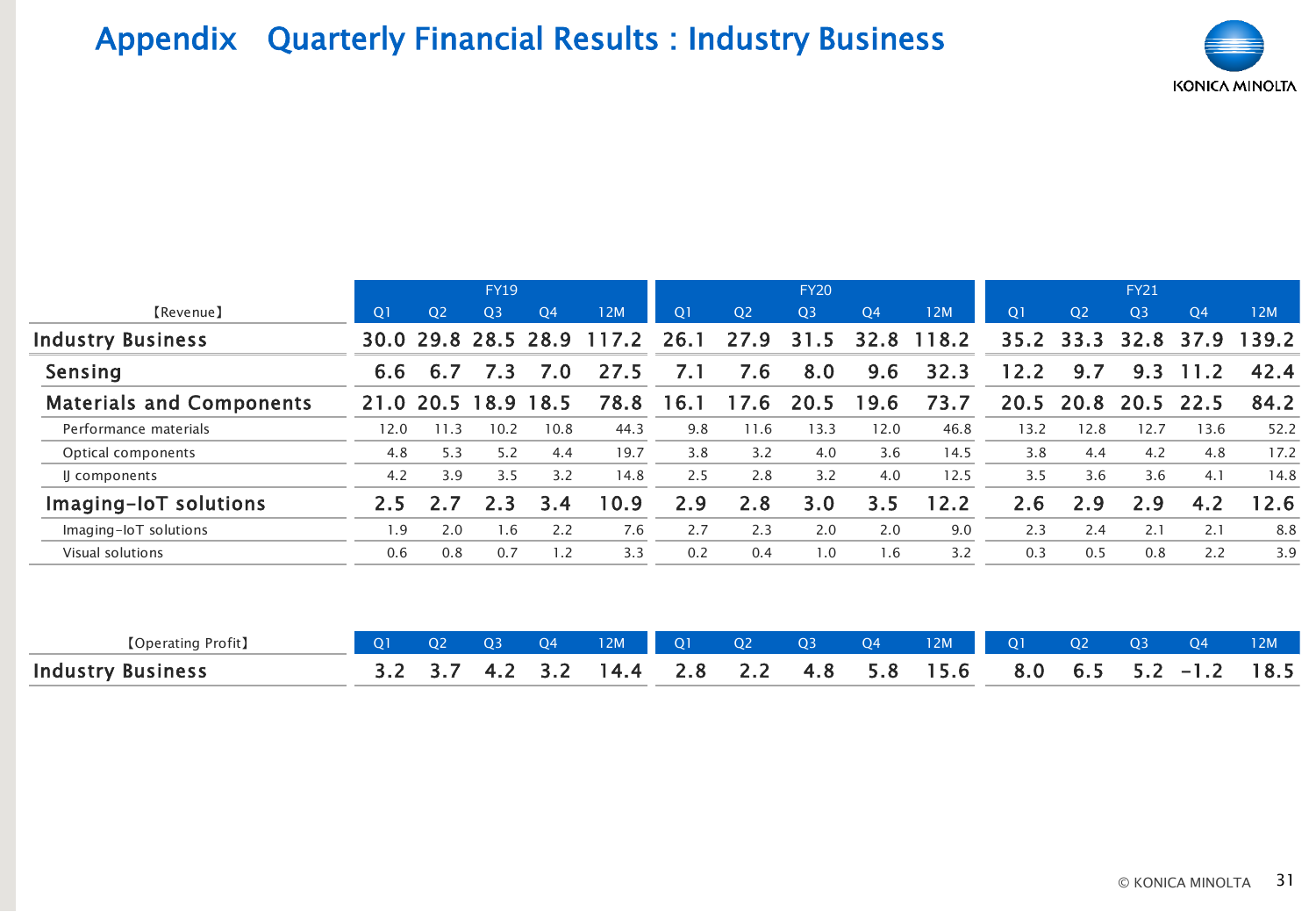# Appendix Digital Workplace/Professional Print | Sales Trends - Regional

![](_page_31_Picture_1.jpeg)

| Composition of revenue by region (in yen)<br><b>Contract</b> |                |                |                |                |                |                |                |                |                |                |                | <b>KONICA</b>  |
|--------------------------------------------------------------|----------------|----------------|----------------|----------------|----------------|----------------|----------------|----------------|----------------|----------------|----------------|----------------|
|                                                              |                |                | <b>FY19</b>    |                |                |                | <b>FY20</b>    |                |                |                | <b>FY21</b>    |                |
|                                                              | Q <sub>1</sub> | Q <sub>2</sub> | Q <sub>3</sub> | Q <sub>4</sub> | Q <sub>1</sub> | Q <sub>2</sub> | Q <sub>3</sub> | Q <sub>4</sub> | Q <sub>1</sub> | Q <sub>2</sub> | Q <sub>3</sub> | Q <sub>4</sub> |
| Japan                                                        | 12%            | 13%            | 13%            | 14%            | 15%            | 14%            | 14%            | 14%            | 12%            | 13%            | 14%            | 14%            |
| North America                                                | 34%            | 33%            | 33%            | 33%            | 33%            | 32%            | 31%            | 31%            | 32%            | 31%            | 31%            | 30%            |
| EU                                                           | 36%            | 34%            | 37%            | 37%            | 35%            | 36%            | 36%            | 37%            | 37%            | 35%            | 35%            | 36%            |
| China                                                        | 6%             | 6%             | 5%             | 4%             | 8%             | 8%             | 8%             | 7%             | 7%             | 9%             | 7%             | 6%             |
| Others                                                       | 12%            | 3%             | 12%            | 12%            | 10%            | 11%            | 11%            | 11%            | 12%            | 13%            | 13%            | 13%            |

#### ■ Composition of revenue by region (in yen)

| China                                                  | $6\%$          | $6\%$          | 5%             | 4%     | 8%             | 8%             | 8%             | $\frac{7}{6}$  | $\frac{7}{6}$  | 9%             | $\frac{7}{6}$  | $6\%$          |
|--------------------------------------------------------|----------------|----------------|----------------|--------|----------------|----------------|----------------|----------------|----------------|----------------|----------------|----------------|
| Others                                                 | 12%            | 13%            | 12%            | 12%    | 10%            | 11%            | 11%            | 11%            | 12%            | 13%            | 13%            | 13%            |
| $\blacksquare$ Change in revenue by region (w/o FOREX) |                |                |                |        |                |                |                |                |                |                |                |                |
|                                                        |                |                | <b>FY19</b>    |        |                |                | <b>FY20</b>    |                |                | <b>FY21</b>    |                |                |
|                                                        | Q <sub>1</sub> | Q <sub>2</sub> | Q <sub>3</sub> | Q4     | Q <sub>1</sub> | Q <sub>2</sub> | Q <sub>3</sub> | Q <sub>4</sub> | Q <sub>1</sub> | Q <sub>2</sub> | Q <sub>3</sub> | Q <sub>4</sub> |
| Japan                                                  | $-8%$          | $+4%$          | $+1%$          | $-3%$  | $-19%$         | $-18%$         | $-14%$         | $-11%$         | $+12%$         | $-9%$          | $-7%$          | $-2%$          |
| North America                                          | $-2%$          | $-2%$          | $-3%$          | $-12%$ | $-34%$         | $-27%$         | $-24%$         | $-20%$         | $+27%$         | $-12%$         | $-14%$         | $-5%$          |
| EU                                                     | $-2%$          | $-1%$          | $+6%$          | $-7%$  | $-31%$         | $-23%$         | $-19%$         | $-17%$         | $+28%$         | $-13%$         | $-18%$         | $-1%$          |
| China                                                  | $-4%$          | $-1%$          | $-8%$          | $-40%$ | $-4%$          | $+1%$          | $+7%$          | $+16%$         | $+15%$         | $-1%$          | $-21%$         | $-13%$         |
| Others                                                 | $-7%$          | $+2%$          | $+5%$          | $-6%$  | $-35%$         | $-32%$         | $-25%$         | $-20%$         | $+37%$         | $+4%$          | $-8%$          | $+9%$          |
|                                                        |                |                |                |        |                |                |                |                |                |                |                |                |

#### ■ Percentage of color in sales of hardware

|                           |     |     | <b>FY19</b>    |                |                |     | <b>FY20</b>    |                | <b>FY21</b>    |                |                |                |  |
|---------------------------|-----|-----|----------------|----------------|----------------|-----|----------------|----------------|----------------|----------------|----------------|----------------|--|
|                           | Q1  | Q2  | Q <sub>3</sub> | Q <sub>4</sub> | Q <sub>1</sub> | Q2  | Q <sub>3</sub> | Q <sub>4</sub> | Q <sub>1</sub> | Q <sub>2</sub> | Q <sub>3</sub> | Q <sub>4</sub> |  |
| Office                    | 72% | 73% | 72%            | 75%            | 69%            | 76% | 75%            | 74%            | 74%            | 72%            | 73%            | 77%            |  |
| <b>Professional Print</b> | 78% | 82% | 76%            | 80%            | 75%            | 80% | 80%            | 81%            | 79%            | 82%            | 80%            | 79%            |  |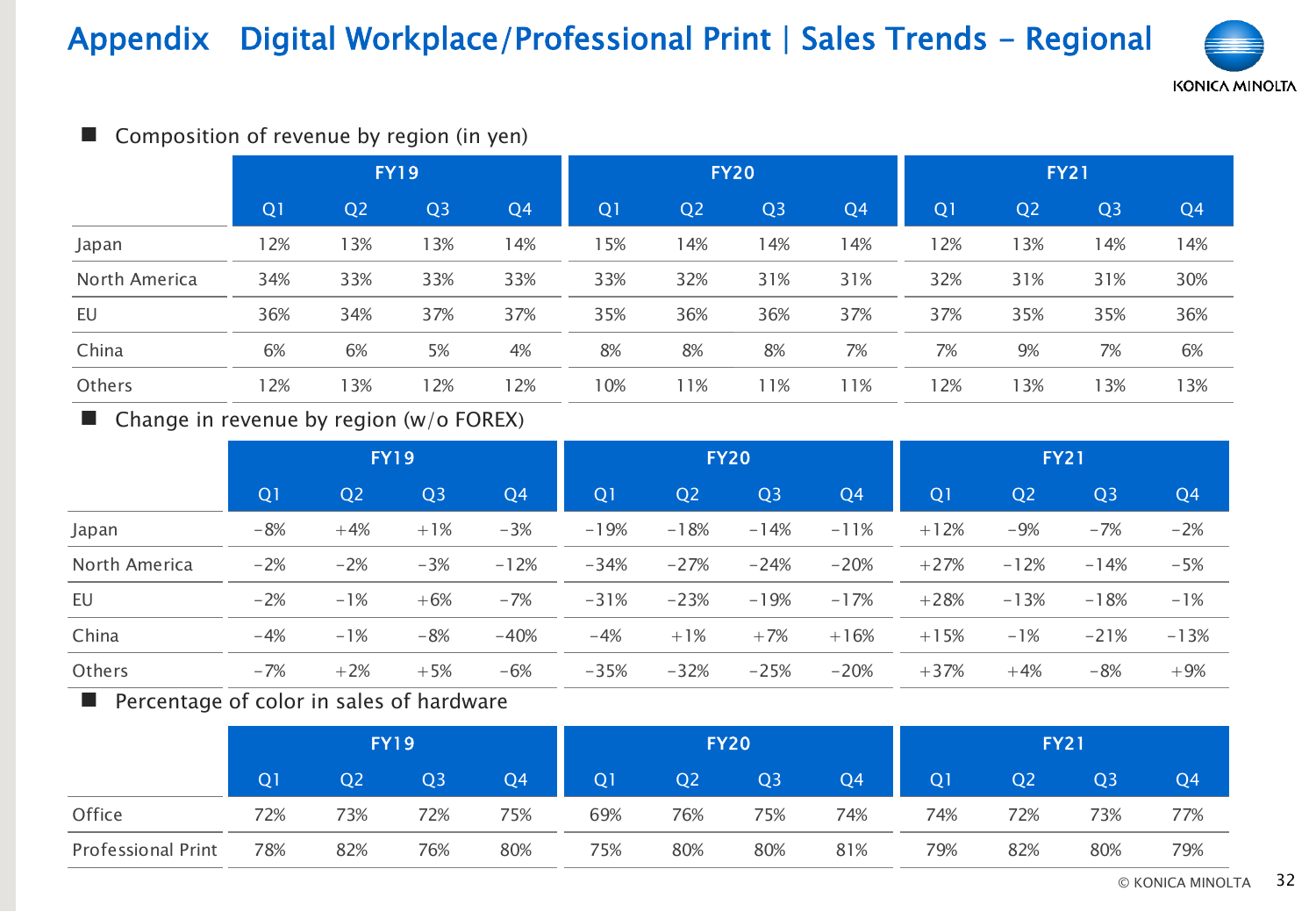# Appendix Office Printing | Trends of Unit Sales and Non-hard Revenue

![](_page_32_Picture_1.jpeg)

#### ■ Transition of Office MFP Unit Sales Y o Y

|                   | <b>FY19</b> |                |                |     |     | <b>FY20</b>    |                | <b>FY21</b> |                |                |                |                |
|-------------------|-------------|----------------|----------------|-----|-----|----------------|----------------|-------------|----------------|----------------|----------------|----------------|
|                   | Q1          | Q <sub>2</sub> | Q <sub>3</sub> | Q4  | O1  | Q <sub>2</sub> | Q <sub>3</sub> | Q4          | Q <sub>1</sub> | Q <sub>2</sub> | Q <sub>3</sub> | Q <sub>4</sub> |
| A3 Color MFP      | 93%         | 99%            | 02%            | 93% | 72% | 84%            | 92%            | 92%         | ' 32%          | 62%            | 55%            | 103%           |
| A3 Monochrome MFP | 95%         | 95%            | 94%            | 60% | 76% | 89%            | 98%            | 40%         | 17%            | 83%            | 65%            | 75%            |
| A3 MFP overall    | 94%         | 97%            | 99%            | 79% | 74% | 86%            | 94%            | 107%        | 26%            | 71%            | 59%            | 91%            |

#### ■ Transition of Non-hard Revenue Y o Y

|                     | FY 19        |      |      |     |                |      | <b>FY20</b> |     | <b>FY21</b>    |      |      |                |
|---------------------|--------------|------|------|-----|----------------|------|-------------|-----|----------------|------|------|----------------|
|                     | $\mathbf{O}$ | Q2   | Q3   | Q4  | Q <sub>1</sub> |      | Q3          | Q4  | Q <sub>1</sub> | Q2   | Q3   | Q <sub>4</sub> |
| Revenue of non-hard | 62.4         | 60.5 | 62.3 | 60. | 42.1           | 48.9 | 53.         |     | 53.5           | 51.3 | 52.8 | 54.1           |
| Ratio of non-hard   | 53%          | 50%  | 52%  | 51% | 53%            | 50%  | 51%         | 47% | 52%            | 60%  | 60%  | 49%            |

#### ■ Transition of Regional Non-hard Revenue w/o Forex Y o Y

| natio of fioli fialu                                               | 0⁄0 د          | <b>JU/0</b>    | コムパ            | J1/0           | 70⁄0           | O/UC           | J1/0           | 4170           | J 470          | O <sub>O</sub> | UU/0           | 4970           |
|--------------------------------------------------------------------|----------------|----------------|----------------|----------------|----------------|----------------|----------------|----------------|----------------|----------------|----------------|----------------|
| <b>The Transition of Regional Non-hard Revenue w/o Forex Y o Y</b> |                |                |                |                |                |                |                |                |                |                |                |                |
|                                                                    |                |                | <b>FY19</b>    |                |                |                | <b>FY20</b>    |                |                | <b>FY21</b>    |                |                |
|                                                                    | Q <sub>1</sub> | Q <sub>2</sub> | Q <sub>3</sub> | Q <sub>4</sub> | Q <sub>1</sub> | Q <sub>2</sub> | Q <sub>3</sub> | Q <sub>4</sub> | Q <sub>1</sub> | Q <sub>2</sub> | Q <sub>3</sub> | Q <sub>4</sub> |
| Japan                                                              | 97%            | 100%           | 99%            | 98%            | 85%            | 90%            | 94%            | 92%            | 108%           | 98%            | 97%            | 97%            |
| U.S.                                                               | 99%            | 99%            | 98%            | 95%            | 62%            | 73%            | 78%            | 81%            | 124%           | 103%           | 94%            | 101%           |
| Europe                                                             | 96%            | 100%           | 102%           | 97%            | 66%            | 82%            | 83%            | 78%            | 126%           | 101%           | 93%            | 104%           |
| China                                                              | 105%           | 114%           | 96%            | 72%            | 107%           | 105%           | 115%           | 140%           | 102%           | 105%           | 65%            | 79%            |
| India                                                              | 115%           | 117%           | 101%           | 102%           | 52%            | 68%            | 98%            | 113%           | 141%           | 151%           | 130%           | 96%            |
| Overall                                                            | 98%            | 98%            | 99%            | 97%            | 69%            | 80%            | 85%            | 84%            | 120%           | 101%           | 94%            | 101%           |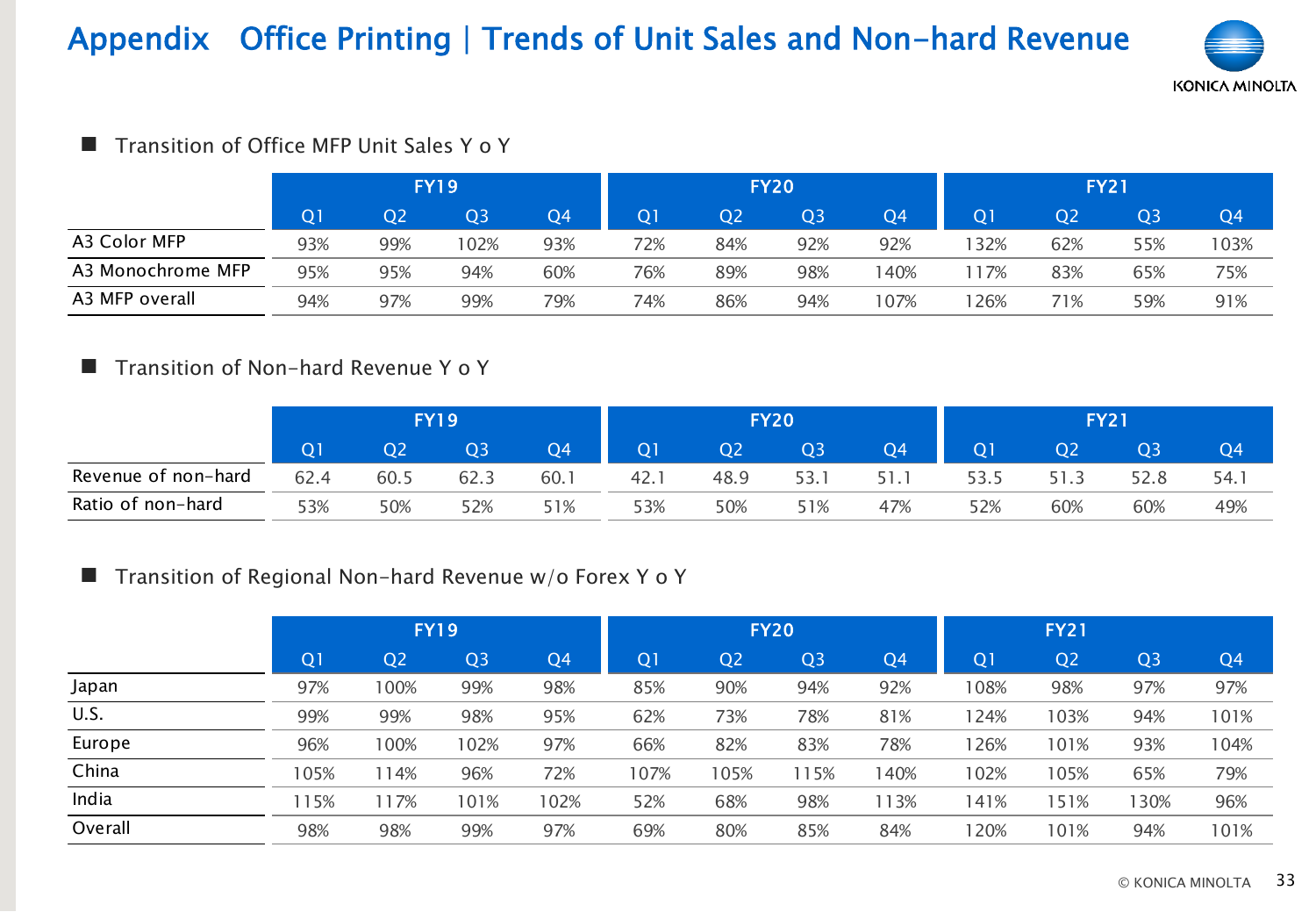# Appendix Production Print | Trends of Unit Sales and Non-hard Revenue

![](_page_33_Picture_1.jpeg)

| Transition of Production Print Unit Sales Y o Y |                |                |                |     |                |                |                |                |                |                |                | KONICA MINOLI |  |
|-------------------------------------------------|----------------|----------------|----------------|-----|----------------|----------------|----------------|----------------|----------------|----------------|----------------|---------------|--|
|                                                 |                |                | <b>FY19</b>    |     |                | <b>FY20</b>    |                |                |                | <b>FY21</b>    |                |               |  |
|                                                 | Q <sub>1</sub> | Q <sub>2</sub> | Q <sub>3</sub> | Q4  | Q <sub>1</sub> | Q <sub>2</sub> | Q <sub>3</sub> | Q <sub>4</sub> | Q <sub>1</sub> | Q <sub>2</sub> | Q <sub>3</sub> | Q4            |  |
| Color                                           | 100%           | 97%            | 102%           | 72% | 51%            | 73%            | 65%            | 100%           | 38%            | 83%            | 99%            | 71%           |  |
| Monochrome                                      | 107%           | 87%            | 89%            | 76% | 59%            | 68%            | 71%            | 95%            | 22%            | 83%            | 90%            | 83%           |  |
| Overall                                         | 102%           | 93%            | 97%            | 73% | 54%            | 71%            | 67%            | 99%            | 32%            | 83%            | 96%            | 74%           |  |

#### ■ Transition of Production Print Unit Sales Y o Y

#### ■ Transition of Non-hard Revenue Y o Y

|                     | FY 19          |      |     |                |                |                | <b>FY20</b>    |      | <b>FY21</b>    |                |      |                |
|---------------------|----------------|------|-----|----------------|----------------|----------------|----------------|------|----------------|----------------|------|----------------|
|                     | Q <sub>1</sub> | Q2   | Q3  | Q <sub>4</sub> | O <sub>1</sub> | Q <sub>2</sub> | Q <sub>3</sub> | Q4   | Q <sub>1</sub> | Q <sub>2</sub> | Q3   | Q <sub>4</sub> |
| Revenue of non-hard | 20.3           | 19.9 |     | 9.8            | 12.2           | 4.8            | 7.9            | 17.5 | 18.3           |                | 18.3 | 19.6           |
| Ratio of non-hard   | 59%            | 56%  | 57% | 59%            | 60%            | 55%            | 60%            | 53%  | 60%            | 61%            | 60%  | 59%            |

#### ■ Transition of Regional Non-hard Revenue w/o Forex Y o Y

| 59%            | 56%            | 57%            | 59%            | 60%            | 55%                                                     | 60%            | 53%            | 60%            | 61%            | 60%            | 59%            |
|----------------|----------------|----------------|----------------|----------------|---------------------------------------------------------|----------------|----------------|----------------|----------------|----------------|----------------|
|                |                |                |                |                |                                                         |                |                |                |                |                |                |
|                |                |                |                |                |                                                         |                |                |                | <b>FY21</b>    |                |                |
| Q <sub>1</sub> | Q <sub>2</sub> | Q <sub>3</sub> | Q <sub>4</sub> | Q <sub>1</sub> | Q <sub>2</sub>                                          | Q <sub>3</sub> | Q <sub>4</sub> | Q <sub>1</sub> | Q <sub>2</sub> | Q <sub>3</sub> | Q <sub>4</sub> |
| 97%            | 98%            | 94%            | 93%            | 76%            | 82%                                                     | 88%            | 87%            | 107%           | 93%            | 75%            | 90%            |
| 96%            | 101%           | 96%            | 94%            | 52%            | 67%                                                     | 77%            | 82%            | 146%           | 111%           | 100%           | 110%           |
| 97%            | 97%            | 100%           | 100%           | 64%            | 77%                                                     | 79%            | 78%            | 138%           | 121%           | 98%            | 110%           |
| 112%           | 121%           | 116%           | 92%            | 113%           | 117%                                                    | 140%           | 138%           | 156%           | 118%           | 70%            | 92%            |
| 117%           | 121%           | 116%           | 105%           | 34%            | 71%                                                     | 105%           | 113%           | 245%           | 151%           | 116%           | 101%           |
| 102%           | 99%            | 101%           | 99%            | 62%            | 75%                                                     | 84%            | 88%            | 141%           | 115%           | 96%            | 106%           |
|                |                |                | <b>FY19</b>    |                | Transition of Regional Non-hard Revenue w/o Forex Y o Y |                | <b>FY20</b>    |                |                |                |                |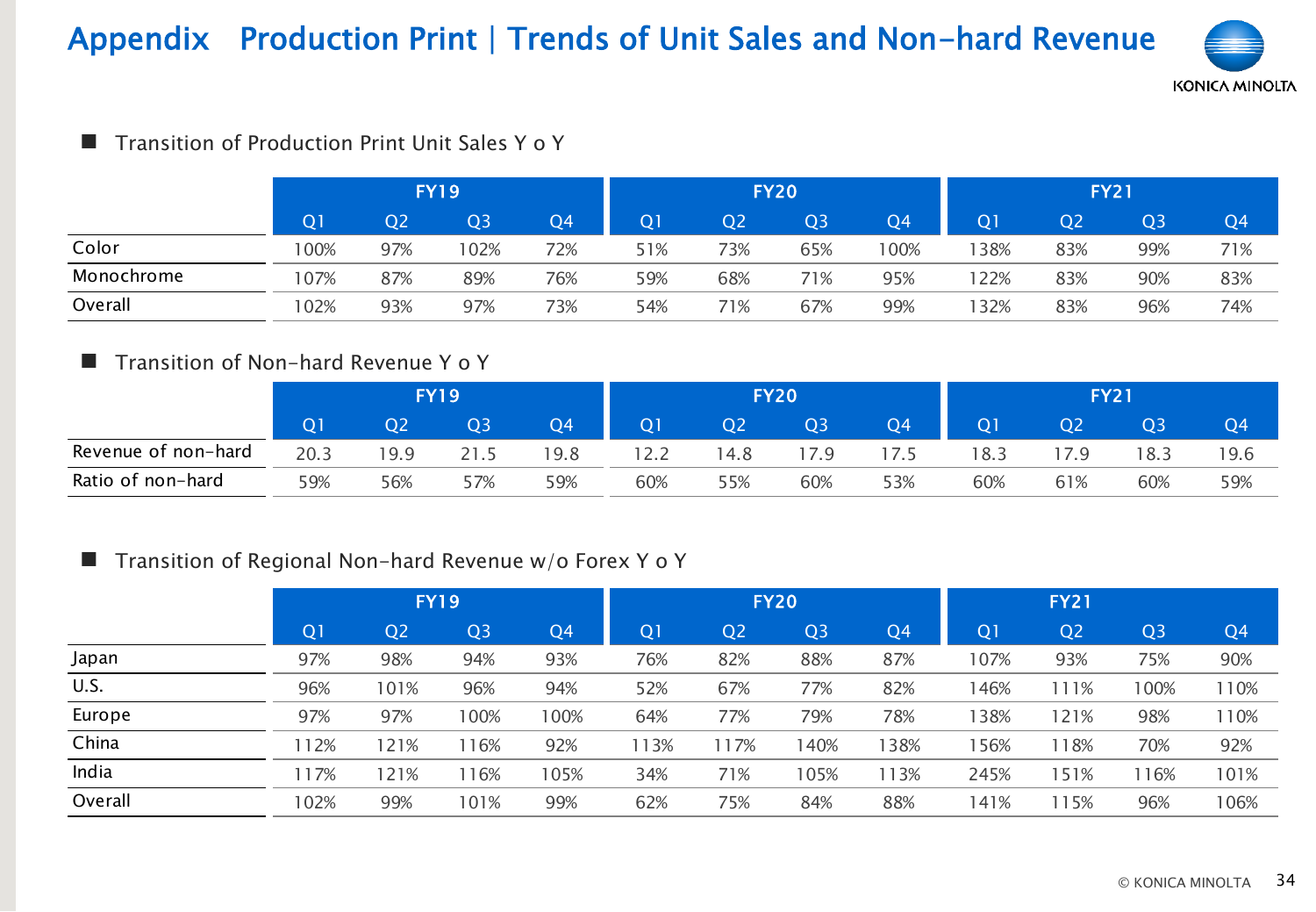### Appendix Revenue and KPI Trends of Ambry Genetics and Invicro

![](_page_34_Picture_1.jpeg)

**Ambry** (AG) **Invicro (IC) Invicro (IC)** 

![](_page_34_Figure_3.jpeg)

accounts receivable **Indexed with FY2019 Q1** as 100.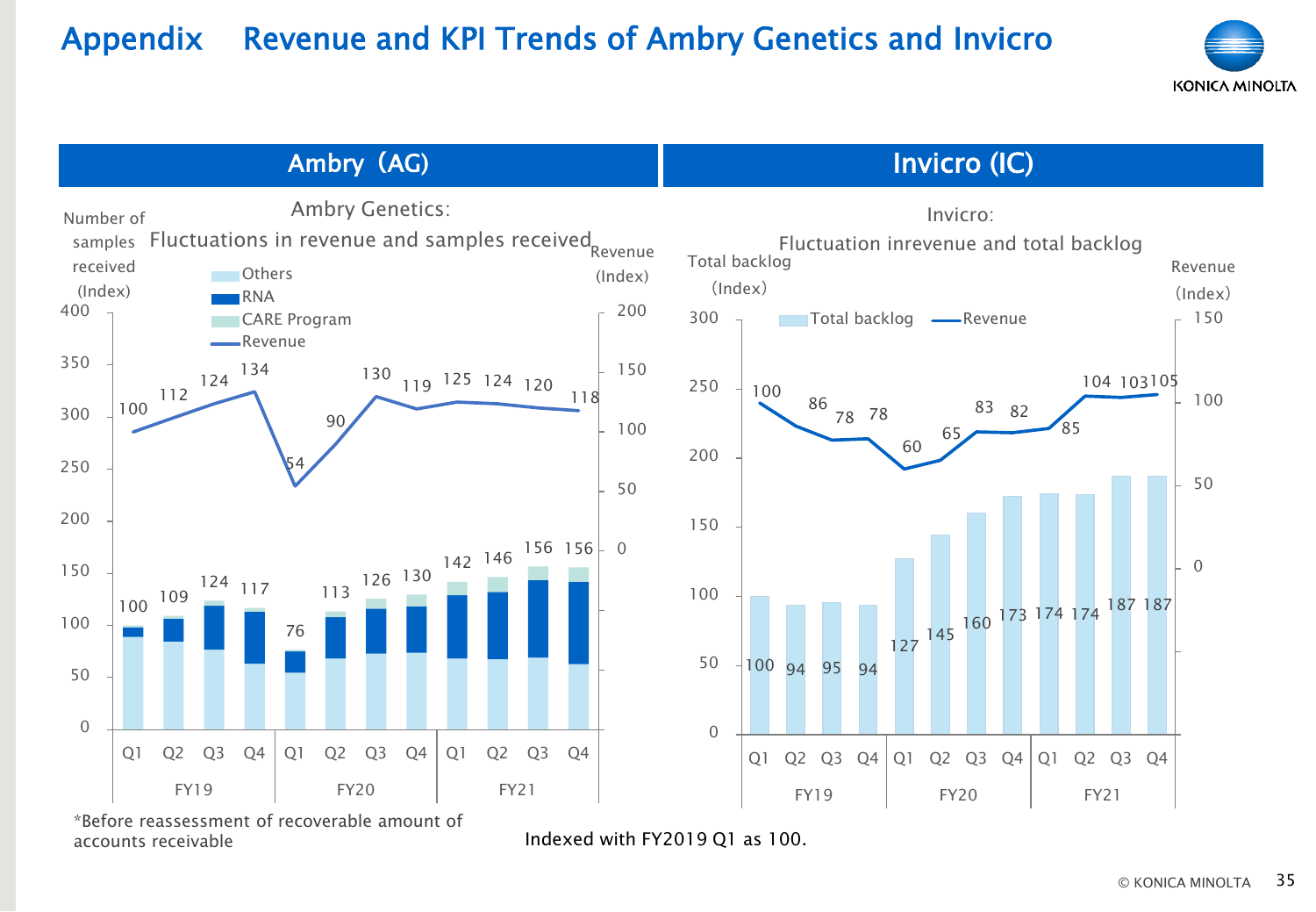# Appendix Segment information

![](_page_35_Picture_1.jpeg)

#### Before March 31, 2021 **After April 1, 2021**

| Digital Workplace<br><b>Business</b>         | Office(OP)<br>■ IT service solutions(ITS)<br>■ Workplace Hub(WPH)                        |  | Digital Workplace<br><b>Business</b>         | Office(OP)<br>$\blacksquare$ DW-DX(DW-DX)                                              |  |  |  |
|----------------------------------------------|------------------------------------------------------------------------------------------|--|----------------------------------------------|----------------------------------------------------------------------------------------|--|--|--|
| <b>Professional Print</b><br><b>Business</b> | Production print(PP)<br>$\blacksquare$ Industrial print(IP)<br>Marketing services (MS)   |  | <b>Professional Print</b><br><b>Business</b> | Production print(PP)<br>$\blacksquare$ Industrial print(IP)<br>Marketing services (MS) |  |  |  |
| <b>Healthcare</b><br><b>Business</b>         | $\blacksquare$ Healthcare(HC)<br>■ Precision medicine(APM)                               |  | <b>Healthcare</b><br><b>Business</b>         | $\blacksquare$ Healthcare(HC)<br>Precision medicine(APM)                               |  |  |  |
|                                              |                                                                                          |  |                                              |                                                                                        |  |  |  |
|                                              | Sensing                                                                                  |  |                                              | Sensing                                                                                |  |  |  |
|                                              | $\blacksquare$ Measuring instruments (MI)                                                |  |                                              | Measuring instruments (MI)                                                             |  |  |  |
|                                              | Materials and components                                                                 |  |                                              | Materials and components                                                               |  |  |  |
| <b>Industry Business</b>                     | Performance materials (PM)<br>Optical components(OC)<br>$\blacksquare$ IJ components(IJ) |  | <b>Industry Business</b>                     | Performance materials (PM)<br>Optical components(OC)<br>I IJ components(IJ)            |  |  |  |
|                                              | Imaging-IoT solutions                                                                    |  |                                              | Imaging-IoT solutions                                                                  |  |  |  |
|                                              | ■ Imaging-IoT solutions(IIS)<br>$\blacksquare$ Visual solutions(VS)                      |  |                                              | ■ Imaging-IoT solutions(IIS)<br>$\blacksquare$ Visual solutions(VS)                    |  |  |  |
| Corporate, etc., QOL                         |                                                                                          |  | Corporate, etc., QOL                         |                                                                                        |  |  |  |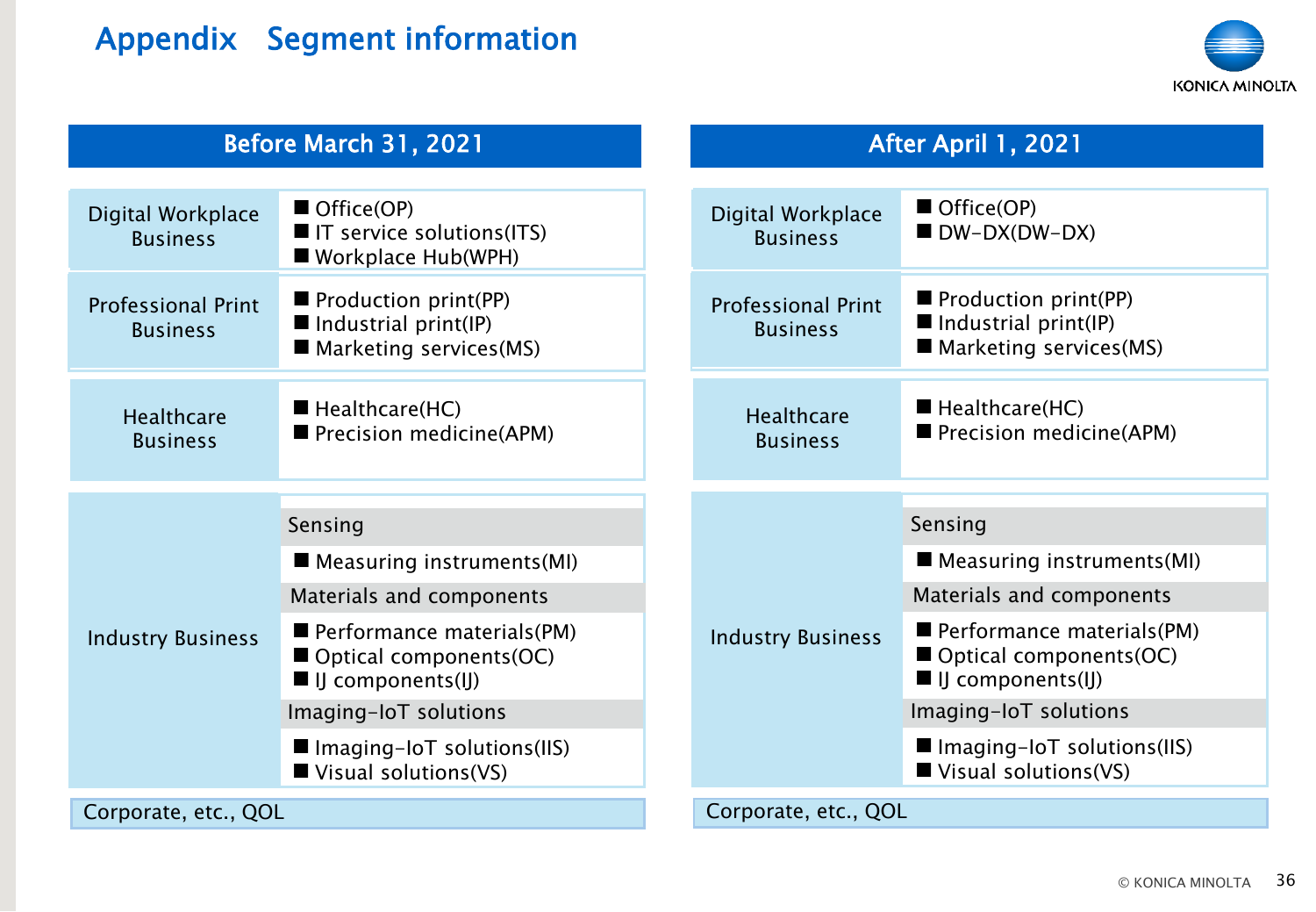### Appendix Business Portfolio Management Positioning (Extract from November 2020 IR Day materials)

![](_page_36_Picture_1.jpeg)

### **AGrowth potential (sales growth rate)**

![](_page_36_Figure_3.jpeg)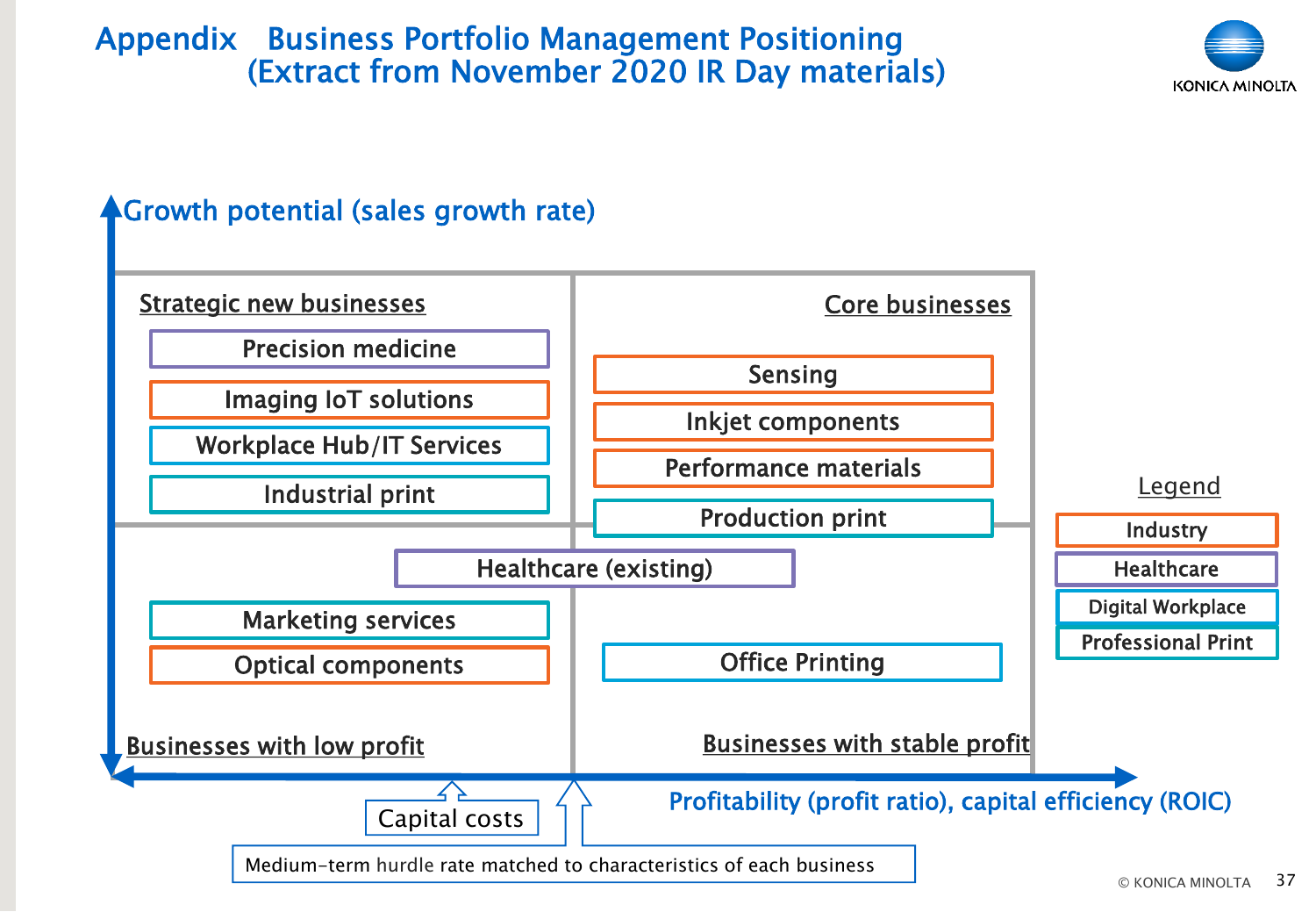### **Glossary**

![](_page_37_Picture_1.jpeg)

- MFP (Multi Functional Peripheral) Speed Segment: Digital Workplace Business Seg. 1 to 20ppm, Seg.2 21-30ppm, Seg.3 31-40ppm, Seg.4 41-69ppm, Seg.5 70~ppm (A4 vertical, minute speed)
- Color production print Machine Segments: Professional Print Business

ELPP(Entry Light Production Print) Monthly printing volume: 1-0.3 million sheets for low-priced products mainly for large companies' centralized printing rooms

LPP (Light Production Print) Monthly printing volume: 0.1-0.3 million sheets for commercial printers MPP(Mid Production Print) Monthly printing volume: 30-1 million sheets for commercial printing products

HPP(Heavy Production Print) Monthly printing volume:1 million sheets or more for commercial printing products

• RNA (ribonucleic acid)Testing: Healthcare Business

Testing to identify changes in mRNA structure in the primary transcript of DNA(deoxyribonucleic acid). Analysis of transcript mRNA can provide more detailed test results on DNA mutations that used to be considered of undetermined clinical significance in conventional DNA testing.

- CARE Program (Comprehensive Assessment, Risk & Education): Healthcare Business Program to provide total support for effective pick-up and genetic diagnostics of the high-risk group of genetic breast cancer.
- FORXAI **:**Imaging IoT Solutions Business FORXAI is an imaging IoT platform that accelerates digital transformation of society together with customers and partners.